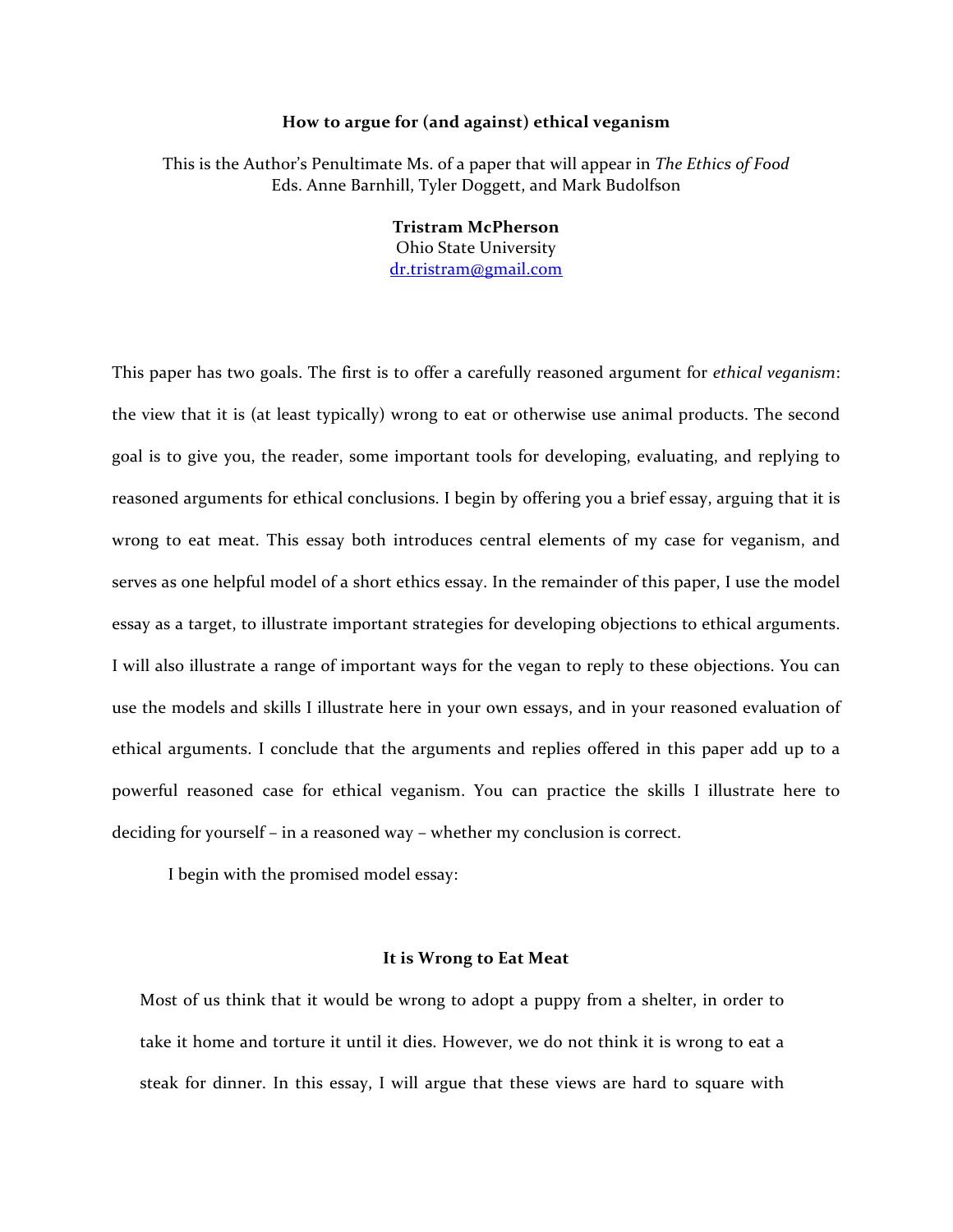each other, and that the second view is false: it is wrong to eat meat. My argument has the following structure:

- 1. It is wrong to make animals suffer
- 2. If it is wrong to make animals suffer, then it is wrong to kill animals
- 3. If it is wrong to kill animals, then it is wrong to eat meat
- C. It is wrong to eat meat.

This argument is *valid*. This means that the conclusion must be true if all of the premises are true. I will defend each of these premises in turn.

First, why think that it is wrong to make animals suffer? To begin, think about why it is wrong to make another person suffer. Part of the most plausible explanation is that because suffering is awful to experience, it is wrong to inflict suffering. Because an animal's suffering is awful for it, this explanation entails that it is wrong to make an animal suffer.

This premise of my argument assumes that animals *can* suffer, which is mildly controversial. For example, René Descartes suggested that animals are just complicated machines with no inner lives  $(1991 \mid 1640]$ ,  $148$ ). However, Descartes' views are scientifically indefensible (see Allen and Trestman 2014,  $\S$ 7.1), so I set them aside.

You might object to my case for my first premise that it is only wrong to make a creature suffer if that creature is an ethical agent: the sort of being who can be morally responsible for its actions. But this is false. It is wrong to make babies suffer, and they are not ethical agents. You might object that it is only wrong to make *human beings* suffer. This is implausible for several reasons. First, think about torturing a baby: what is wrong with this is surely the nature of the suffering inflicted, not the fact that the baby has a human genetic code. Second, imagine a non-human animal with a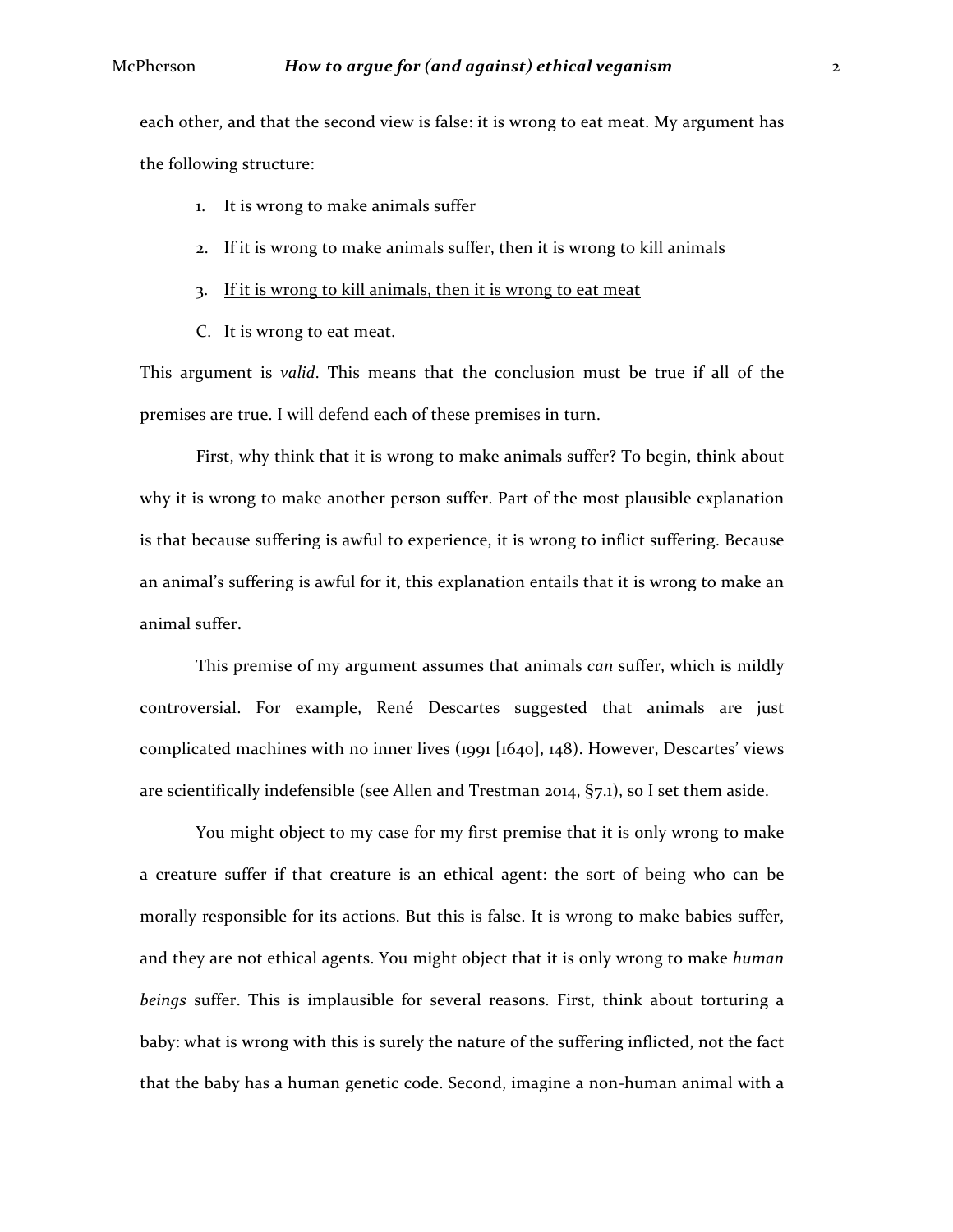miraculous mutation, which has the ability to speak, reason, and feel as much as you or I do. Surely the mere fact that such an animal is not genetically human does not make it okay to torture it (compare Peter Singer's argument against such 'speciesism' in his 1977). And, finally, think again about the case I began this essay with: it is wrong to torture a puppy. But surely the central explanation here is just the same as with a human victim: torture will inflict horrible suffering on the puppy, and it is wrong to inflict such suffering.

Some authors, like Carl Cohen  $(1986, 867)$  insist that all suffering is not equal: human suffering is much more ethically important than animal suffering. My argument is compatible with this thesis. I am not arguing that torturing a puppy is just as bad as torturing a human being. I think the latter is typically much worse. My claim is only that making the puppy suffer is wrong, and that the pleasure a human being might take from torturing it does not justify inflicting that suffering.

Next, I argue that if it is wrong to make animals suffer, it is wrong to kill them. Some people find the idea that it is wrong to kill animals much less intuitive than the idea that it is wrong to make them suffer. However, an example shows that this combination of views – that it is wrong to make animals suffer, but not to kill them – is difficult to defend. Suppose that there is a cow that has a disease that will be fatal unless treated by giving the cow a painful medical operation. If the cow would go on to have a long and pleasant life after the operation, performing this operation seems good, not wrong. This shows that an ordinarily wrongful act - inflicting suffering on a cow – can be permissible if it is necessary to save the cow's life. But if *saving* an animal's life can justify inflicting suffering that would otherwise be wrong, it is hard to understand how *taking* that animal's life could be a matter of ethical indifference.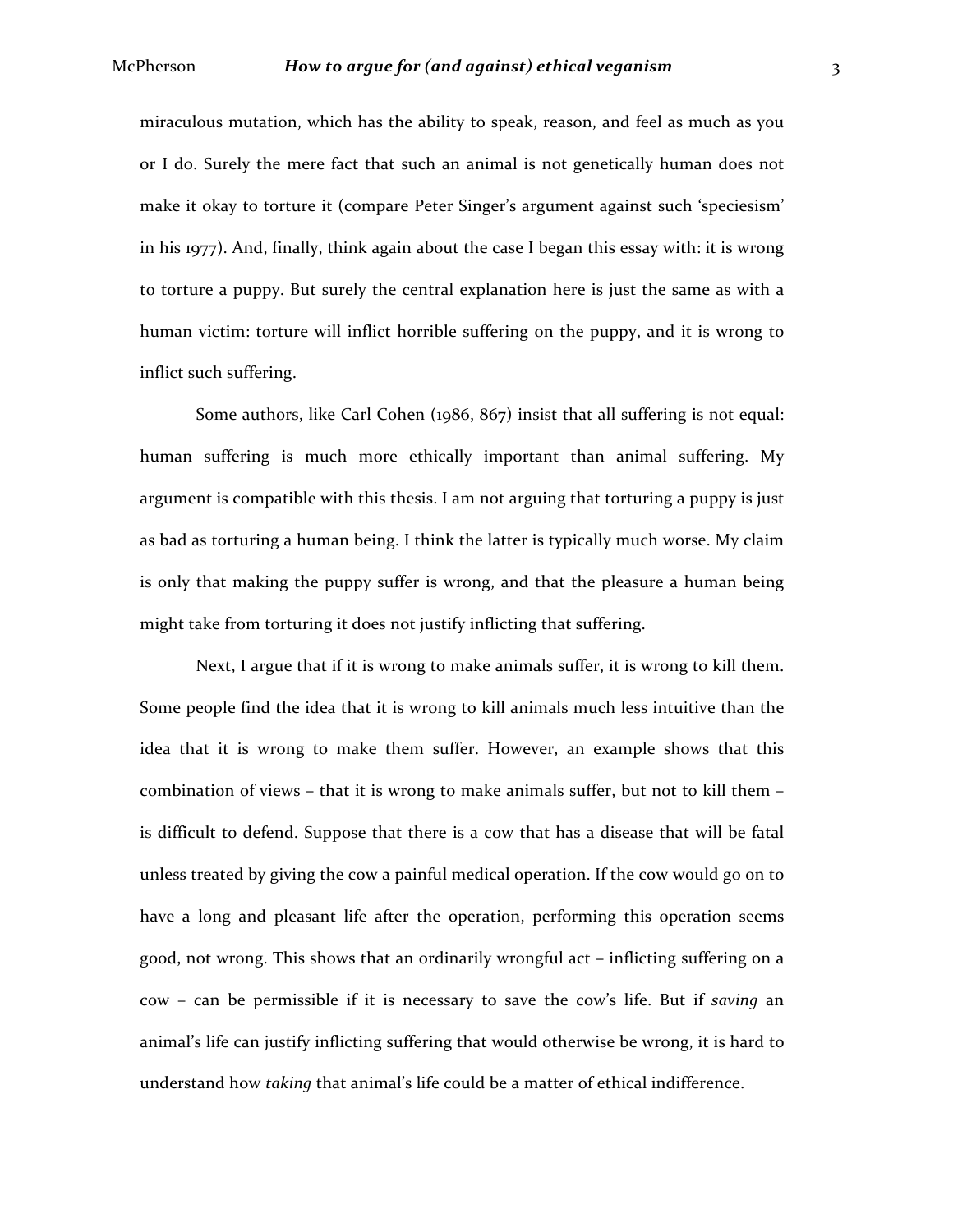We can bolster this initial argument by combining it with a plausible explanation of why it is wrong to kill animals. One important reason why killing a *person* is typically wrong is that killing typically deprives the victim of an objectively valuable future. That is, killing someone deprives them of the valuable experiences activities, projects, etc. that they would otherwise have had (compare Marquis 1989,  $\S II$ ; I do not claim, with Marquis, that this is the 'primary' thing wrong with killing). This principle applies to animals as well: just as suffering can make an animal's life go badly, pleasant experiences can make it go well. So, just as with humans, it is plausible that it is (typically) wrong to kill animals because doing so deprives them of a valuable future. 

Finally, I argue that if it is wrong to kill animals, it is wrong to eat meat. Killing and eating are, obviously, not the same thing: in our economically specialized society, many meat-eaters never even see the animals they eat alive, let alone make them suffer or kill them. However, this doesn't mean that eating meat is okay. To see why, consider an analogy.

There is a new restaurant in town: the food is sensational, and the prices are very low. How do they do it? Here's how: the owner kidnaps world-class chefs, and enslaves them at the restaurant. Suppose that the owner is connected with the mob, and going to the police would just get you killed. Your patronizing the restaurant does not enslave anyone, but it still seems wrong. The explanation for why it is wrong is roughly that by patronizing the restaurant, you would be *complicit* in wrongdoing: you would be benefiting from a wrongful act (enslavement), while economically supporting the wrongdoer (the slaver).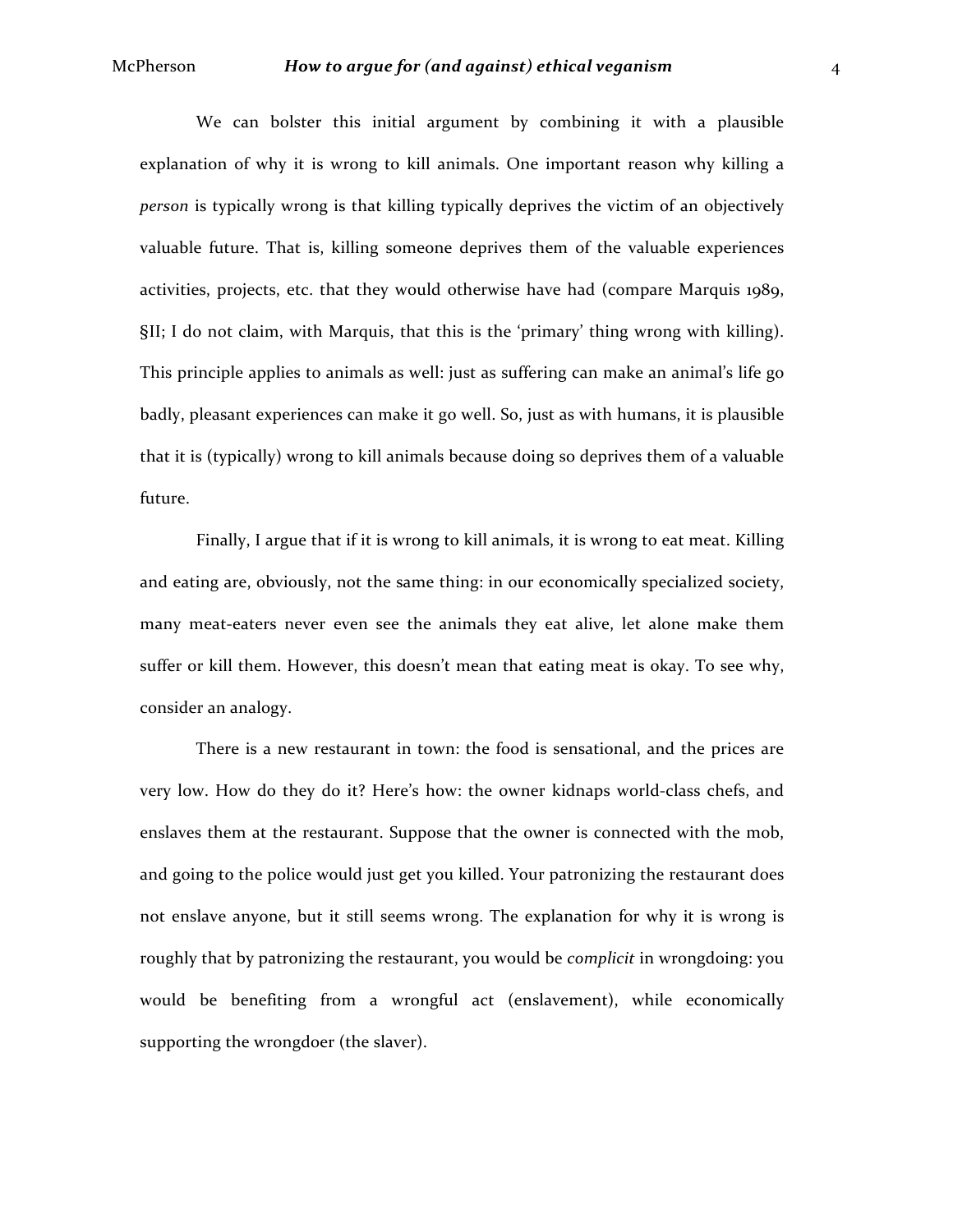Making animals suffer may be less awful than enslaving another human being. But the same form of explanation applies to eating meat. The raising of animals for food causes those animals a horrifying amount of suffering, and early death (see Mason and Singer 1990 for some of the literally grisly details). If it is wrong to kill animals and to cause them to suffer, then the industry that produces our meat acts wrongly on a massive scale. It is wrong to eat meat because in doing so you are complicit with that massive and systematic wrongdoing.

In this essay I have argued that it is wrong to eat meat. One clarification of this conclusion is in order: like many ethical claims, it should be read as a claim about what is *typically* true. It is typically wrong for you to break all of my fingers, but if doing so is the only way to prevent nuclear catastrophe, break away! Similarly, there may be unusual circumstances in which it is permissible or even required to eat meat. Nonetheless, if my argument is sound, each of us does wrong almost every time we sit down to a meal that contains meat.

I have written "It is Wrong to Eat Meat" as a model short philosophy essay. Unless your professor tells you otherwise, you would do well to emulate several of the stylistic features of this essay:

- The introduction offers a brief clear motive for the question addressed, states the essay's thesis, and previews the argument to come;
- The argument of the paper is summarized in valid premise/conclusion form;
- The essay does not waste words: every sentence is dedicated to developing the central argument, explaining a concept, introducing an objection or replying to it, or doing other important work. Even the conclusion does important work, introducing a crucial clarification of the argument.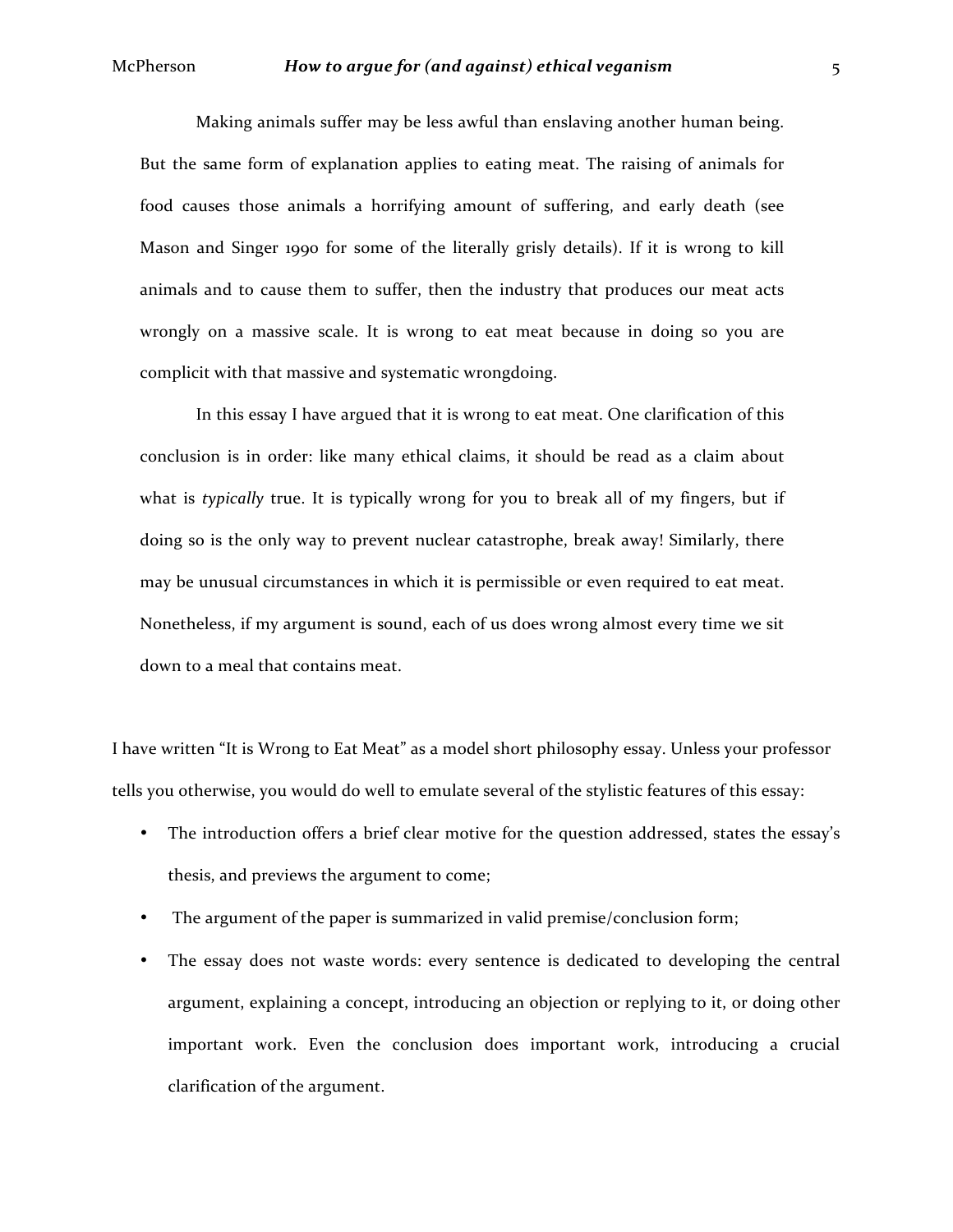• The essay does not use lengthy quotes from its sources: instead, it cites those sources after stating (in my own words) key claims that I take from them.

The argument of this essay is also an excellent target for reasoned objections. I now discuss how to offer such objections.

First, let's back up a bit and think about the activity that we are engaged in. We are seeking to make and to evaluate reasoned arguments about ethics. For example, the model essay did not just disagree with the claim that it is okay to eat meat; it offered reasons for thinking that claim is incorrect, and it organized those reasons into an argument. Making an argument does not simply aim to persuade your reader. I know, for example, that no reasoned argument is as likely to change eating habits as grisly video footage of life inside the animal factories that produce our meat. If philosophers aimed simply to persuade, we would write clever advertising, rather than carefully argued essays. Instead, my aim as a philosopher is to seek the truth together with my audience, in a way that respects the ability of each person involved to find the truth herself, using her own ability to reason. My aim now is to offer you some tools to enable you to skillfully engage in this sort of respectful argumentation.

For many of you, the conclusion of the model essay is a challenge to your ethical views. You may be tempted to reply to this sort of challenge by simply disagreeing with the conclusion. Resist this temptation: if an author offers you an argument, and you ignore the argument and simply reject their conclusion, it is very difficult to seek the truth together with you. So, when you are presented with an argument, your central question should be: does this argument give me good reason to accept its conclusion? The model argument appears to be *valid*: the truth of its premises would logically ensure the truth of the conclusion. When you object to a valid argument, you should focus on objecting to its premises, not the conclusion. This is because the argument purports to offer you reasons to accept its conclusion, and if you cannot explain why you should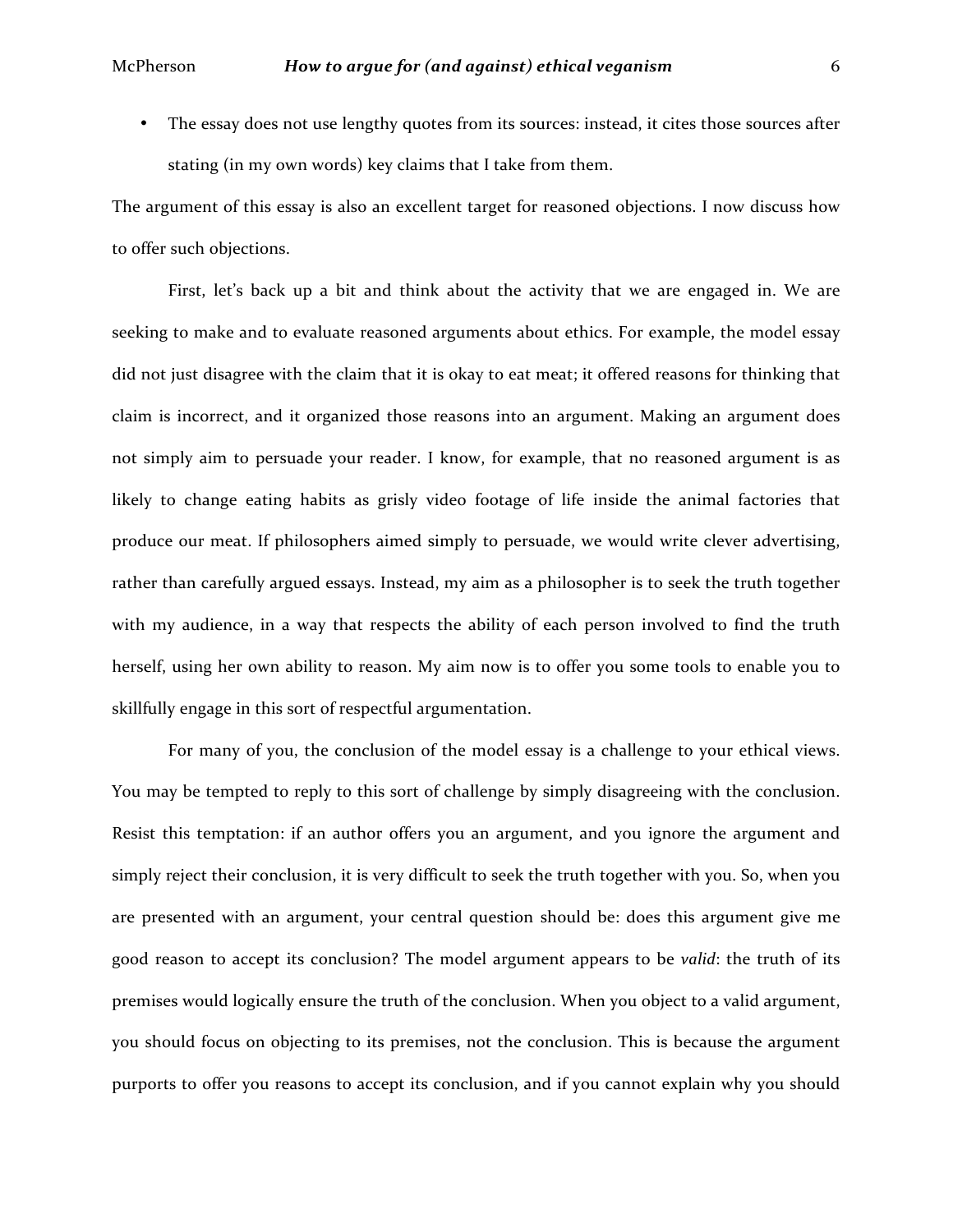reject those reasons, you aren't providing a compelling reply to the argument.<sup>1</sup> On the other hand, if you can identify a good reason to reject one of the premises of an argument, you have made an important and constructive contribution, by explaining why a reasonable person should not be persuaded by the argument. This is why it is important to learn how to offer reasoned objections to the premises of an argument.

Developing reasoned objections is in part a creative task, and there is no recipe for doing it well. However, there are several useful general strategies for finding good objections. Taking the model essay as a target, I will introduce some of these strategies, and illustrate them with exemplary objections to the model essay. Another important philosophical skill is to assess the import of potential objections. Because of this, when I consider each objection I will discuss whether the objections can be answered, whether it calls for some amendment to the model essay's argument, or whether it constitutes a promising line of objection to the overall strategy of the model argument. The point of carefully exploring objections and replies is to arrive ultimately at the best arguments that can be made on each side of an ethical issue, like the issue of whether it is wrong to eat meat. Because objections should target the premises of an argument (as I have emphasized), I will organize my discussion by focusing on each premise in turn.

## **Premise One: inflicting suffering**

*Premise* One of the model argument says:

 

1. It is wrong to make animals suffer

 $1$  This paragraph simplifies in several ways. First, in some arguments the premises (even if true) simply fail to support the conclusion, even given a charitable interpretation. Clearly demonstrating that fact can be a powerful way of objecting to such an argument. Second, some philosophers have argued that it can be legitimate to object to certain arguments as a whole, without criticizing either specific premises or the logical structure of the argument. For discussion relevant to our topic, see McPherson 2014 and *forthcoming-a.*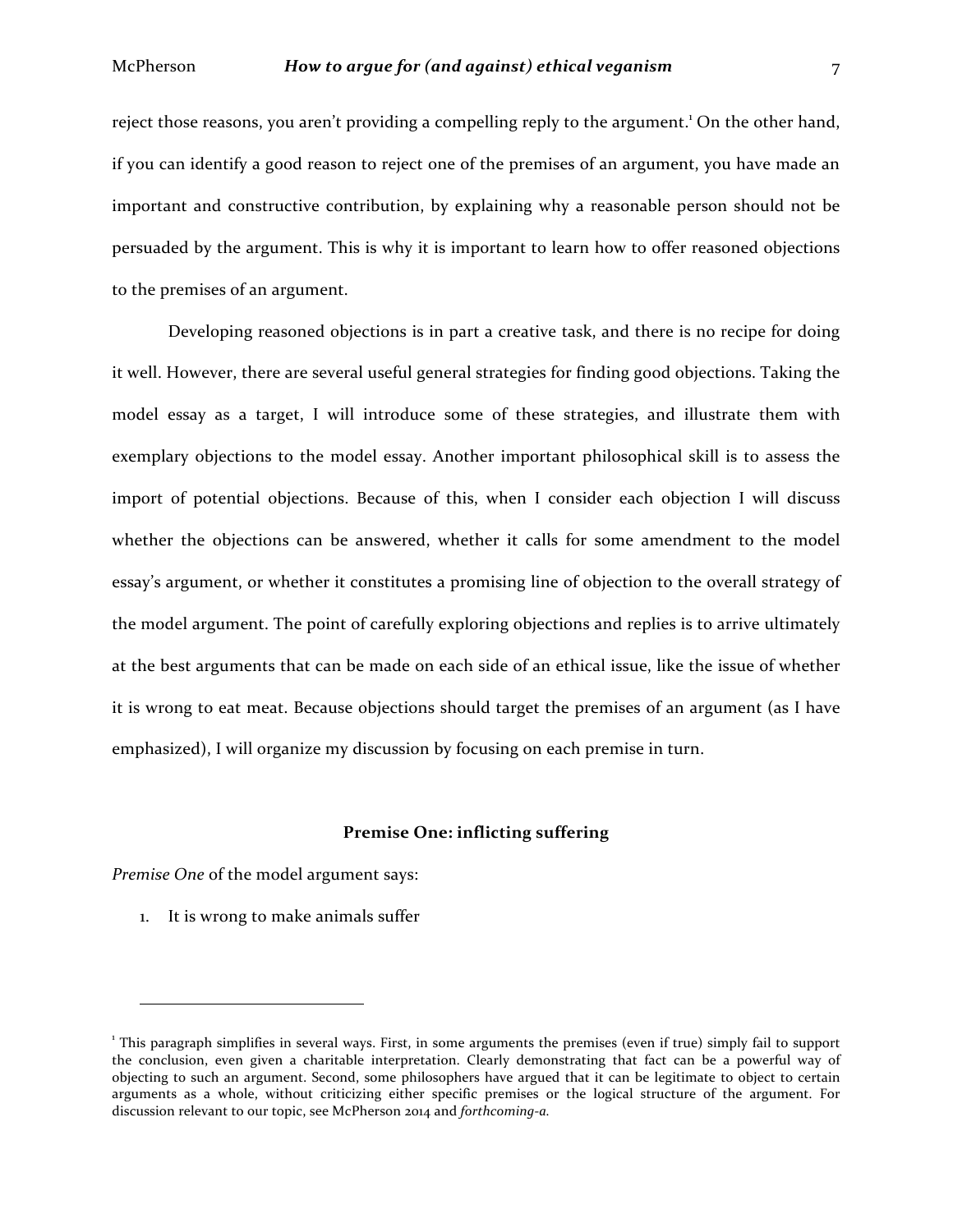# McPherson *How to argue for (and against) ethical veganism* **8**

In this section, I consider objections to this principle that are instances of three general strategies for identifying objections: looking to extreme cases, appealing to an obscured distinction, and appealing to a competing ethical principle.

One excellent way to find objections to ethical principles is to look to extreme cases (Hájek *forthcoming-b*, §4; this and Hájek *forthcoming-a* are excellent sources of heuristics for doing philosophy, although they are most suited for somewhat advanced philosophy students). There are several relevant *types* of extreme cases. One type of extreme case involves *raising the stakes*. Suppose, for example, that some generic supervillain will incinerate the earth unless you torture this puppy. It is surely required (and not wrong) to torture the puppy in that case. So it is not *always* wrong to cause animals to suffer.

It is not enough to find an objection: you should also think about how someone sympathetic to the argument that you are objecting to should reply to your objection. In this case, there is a decisive reply to this objection: the conclusion of the model essay already granted that it is only *typically* wrong to eat meat. Because scenarios involving comic-book supervillains are extremely atypical, this is not an effective objection to the argument of the model essay. There is an important lesson here: make sure that you interpret the argument you are objecting to accurately and fairly. Failure to do this is so common it has its own name: the *straw man* fallacy.

A different sort of extreme case is more potent. If we arranged animals on a continuum of cognitive sophistication, we would notice that puppies (which featured in the model argument) are relatively close to us on that continuum. So: what happens to the model argument as we move to animals farther away from us on that continuum? Here is one salient example: oysters and other bivalves lack brains, and so are almost certainly incapable of suffering. Because one cannot make an oyster suffer, it cannot be wrong to eat an oyster for the reasons suggested in the model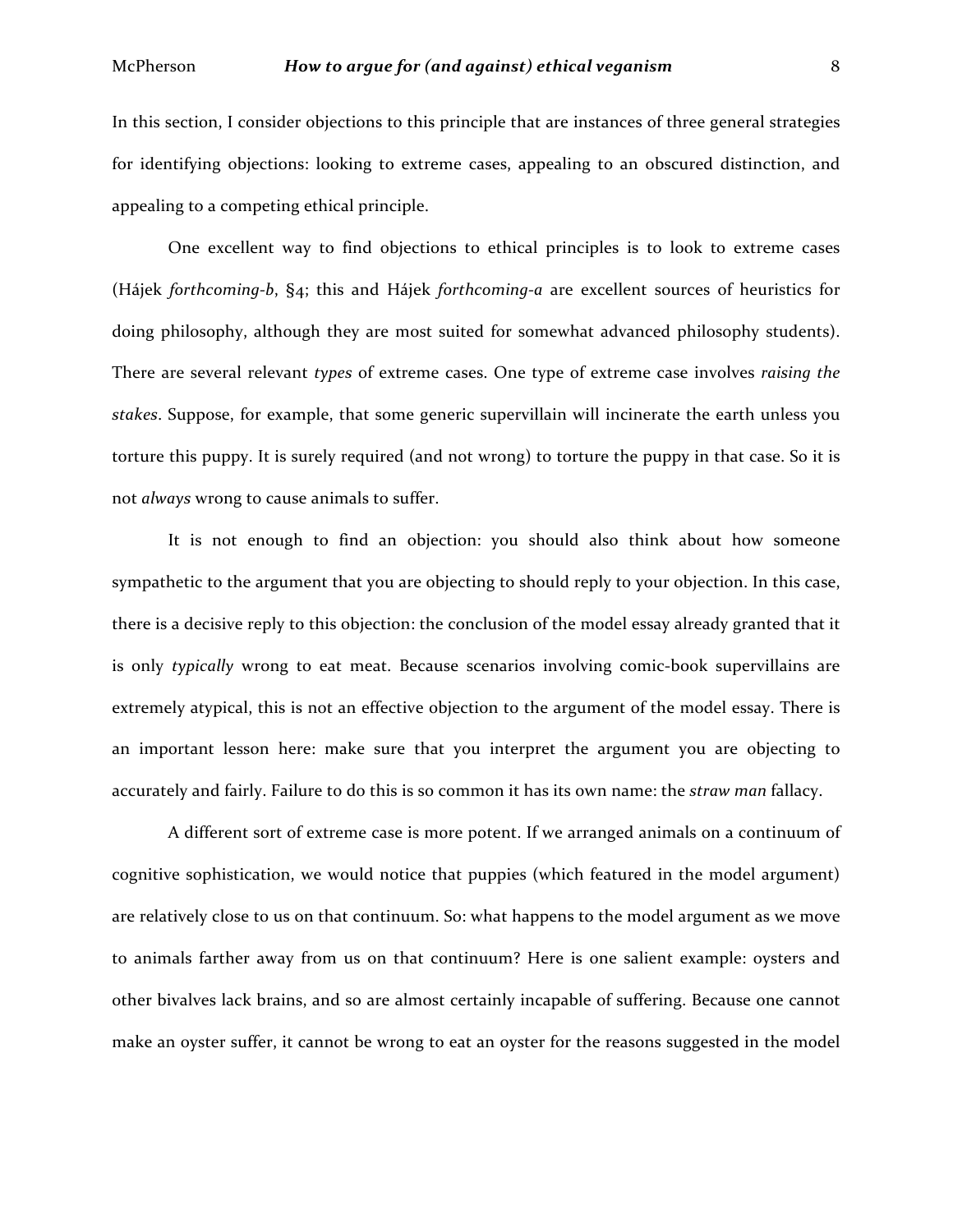essay.<sup>2</sup> Because there is nothing atypical about eating oysters, this case is an important objection to the argument in the model essay.

One important way to reply to an objection is to concede that it requires one to modify one's argument. This objection to the model argument is powerful, and the best reply is thus concessive. I grant that the model argument does not explain why it is wrong to eat oysters, and so I conclude that the conclusion of the model argument should be restricted to apply only to eating animals that can suffer.

This in turn raises a further question: *which* animals, exactly, can suffer? Here there are formidable methodological barriers to investigation (Allen and Trestman 2014, §4). The core problem is that we have no direct access to animals' experiential states, so we must reason about their inner lives on the basis of behavioral, functional, neurobiological and evolutionary considerations. Unsurprisingly, the strongest case for suffering can be made for mammals, where the evolutionary and neurobiological parallels with humans are closest. However, we should not assume that only mammals can experience pain; some have argued that there is evidence for pain experience in all vertebrates (Varner 2003), and in many cases we may simply lack adequate empirical knowledge to be able to assess the issue. Especially hard cases include cephalopods such as squid, which are behaviorally very sophisticated but evolutionarily distant from us. My approach to this issue invokes a modest sort of precautionary principle: Because we are not in a position to be confident about whether birds, fish, and cephalopods can suffer, we are not in a position to know whether we act wrongly when we eat them. Indifference to the possibility that we act wrongly is a vice, and we should avoid eating these animals on that basis.

 

<sup>&</sup>lt;sup>2</sup> There might, however, be other arguments that count against eating animals that cannot suffer: for example, one could offer environmental objections to how some such animals are raised or harvested, or appeal to the idea that simply being a fellow animal is morally significant.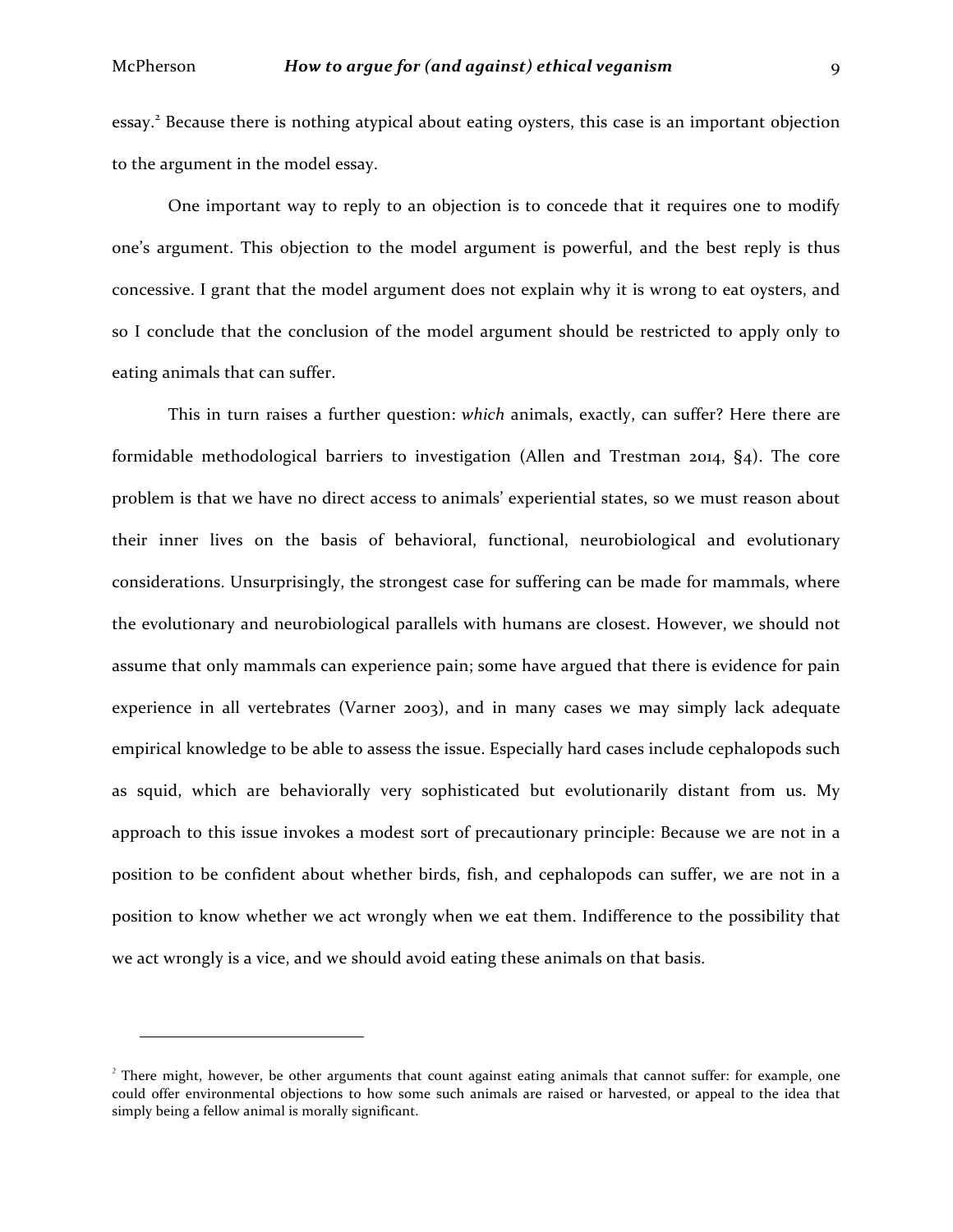A second powerful way to find objections to a premise is to identify an important distinction that the argument for that premise ignores. For example, one could argue that Premise One of the model essay becomes less plausible once we make the distinction between *being* in *pain* and *suffering*. Some philosophers grant that many animals can be in pain. However, they suggest that suffering requires something in addition to being in pain that most non-human animals lack. For example, perhaps it requires a conscious belief: that *I am having this pain* (for discussion, see Akhtar 2011, 496-499). An objector might argue that it is suffering in this sense – and not merely being in pain – that is ethically significant. If this were true, then my argument would at very least be incomplete: I would need to discuss the nature of suffering more carefully, and then explore which animals can experience it.

The best reply to this objection begins by emphasizing that important issue here is not how we should use the word *suffering* (in philosophy you should usually avoid fighting about how to use words). It is rather whether conscious belief (or something like it) is required for pain to be ethically significant. If we are clear on this point, another extreme case shows why this objection fails. The most intense pains tend to fully occupy us: one is unlikely to be thinking anything  $-$  let alone *this pain is happening to me* – when in utter agony. But surely it is wrong to inflict utter agony on someone, because of how awful it feels (compare Rachels 2011, 898). This shows that it can be wrong to inflict pain that does not count as suffering in the objector's stipulated sense. If this is true of agonizing pains, it should be true of less intense pains. And if it is true for our own case, it should be true for animals as well. I thus conclude that this objection fails.

A third way to object to an ethical premise is to identify and defend an independently plausible ethical principle that conflicts with it. You may have encountered such a principle in your previous study of ethics, or you might be able to develop one yourself. One example of this strategy is to argue against Premise One of the model argument by appealing to contractualism,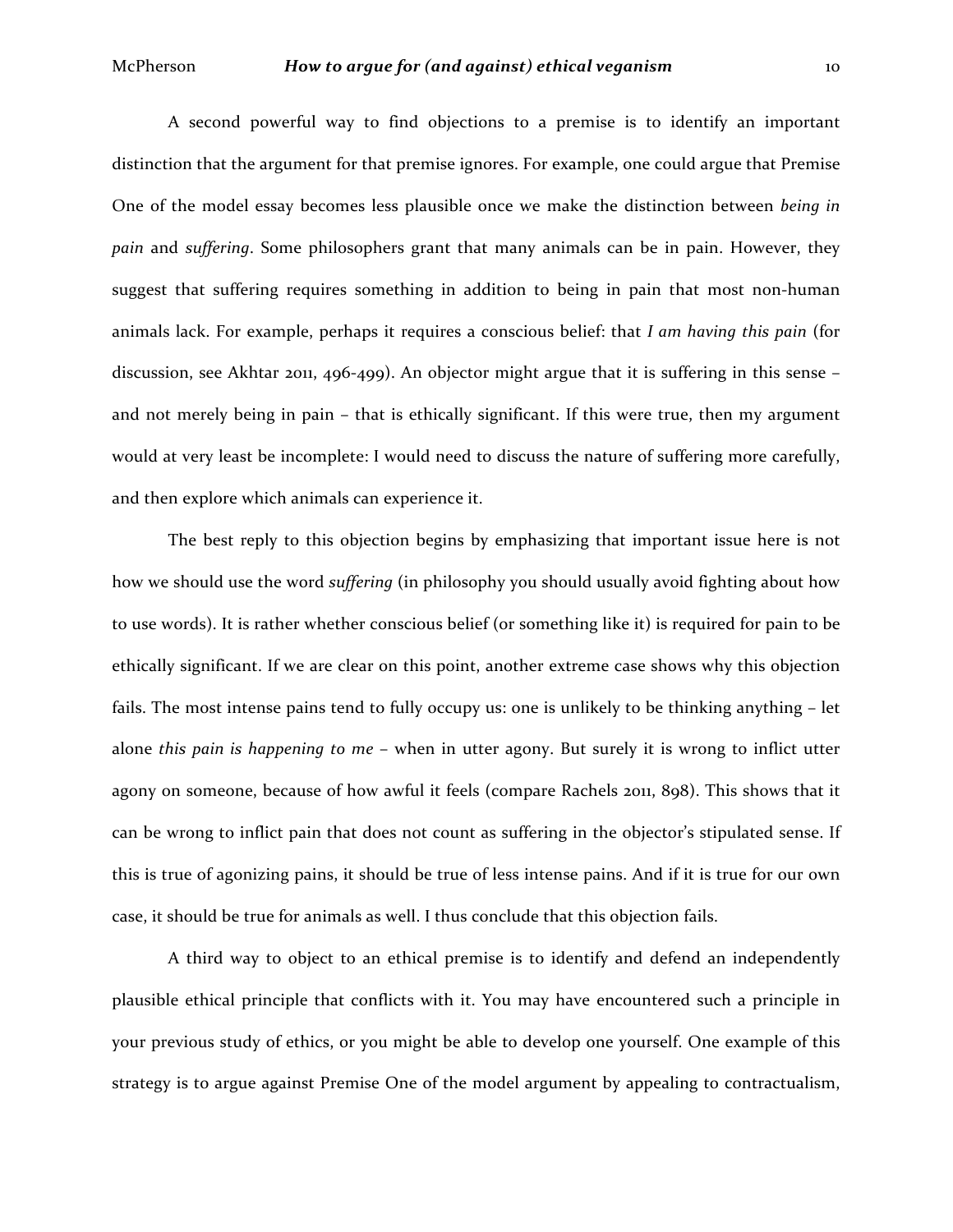which is one of the most influential contemporary approaches to ethics and political philosophy. The basic idea of contractualism is that moral (or political) principles are principles that reasonable persons would agree to as rules to govern their lives together. So understood, contractualism can seem to cast serious doubt on the ethical significance of animals. As Peter Carruthers notes, according to the contractualist, "Morality is viewed as constructed by human beings, in order to facilitate interactions *between* human beings..." (1992, 102, emphasis his). Because it is hard to see how a principle like Premise One would help to facilitate such interactions, contractualism may seem to give us good reasons to reject this premise.

I have two interlocking replies to this objection. First, the most plausible forms of contractualism do not have the implications that the objector claims. Exemplary here is T. M. Scanlon's extremely influential contractualist ethical theory. Scanlon is careful to argue that his theory can be extended to protect animals  $(1998, 177-84)$ . Further, Scanlon is clear that we have strong reasons that are not based in the contractual principle, so his view is compatible with the idea that we might have such reasons not to harm animals. Other philosophers have been more ambitious, offering contractualist arguments on behalf of animals (Rowlands 2002, Ch. 3; Talbert 2006).

Of course, there are some contractualist theories that have the implications that Carruthers suggests. But these are controversial views among contractualists, and contractualism itself is only one of a number of controversial and competing general ethical theories. Because of this controversy, however, it is unlikely that we should be confident in the truth of these contractualist theories. Without such confidence, however, it is hard to see how these theories could give us good reasons to reject Premise One. Further, the case of animals is exactly one where these theories appear implausible. Because it is obviously wrong for me to torture puppies just for fun, it counts against a moral theory that implies otherwise. This sort of case is part of a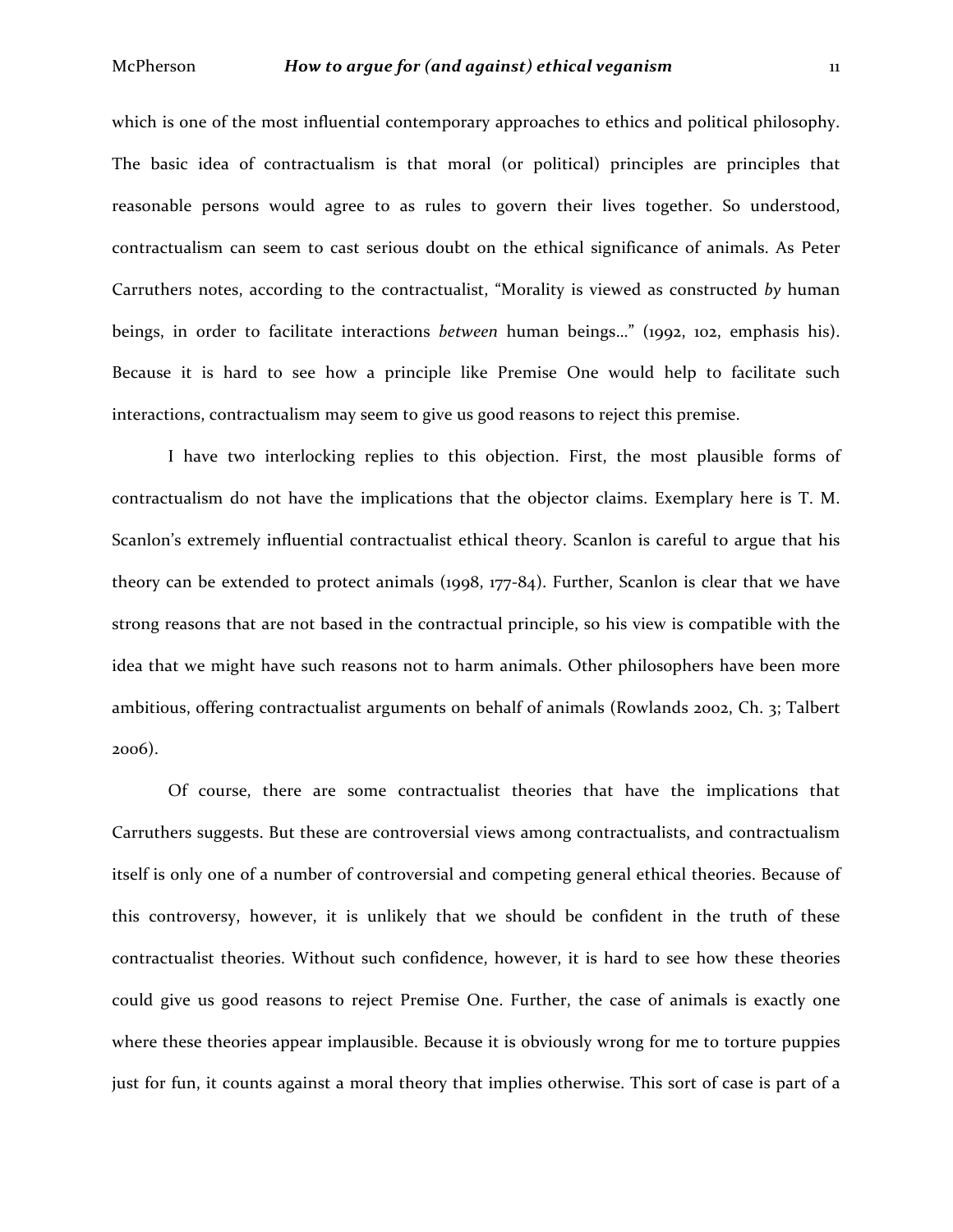deep and more general challenge. As Martha Nussbaum (2006) and others have argued, many of our most important moral concerns address the interests of distinctively vulnerable parties (such as children, the severely mentally handicapped, and animals), and not simply the interactions between equally capable adult humans. A contractualism that ignores these interests is indefensible. In light of these considerations, it will be very difficult to mount a compelling case against Premise One of my argument that appeals to contractualism.

In this section I have considered three kinds of objections to Premise One of my argument. An important part of my reply has been concessive, refining the premise that I want to defend: so refined, the thesis states that it is typically wrong to inflict pain on a range of animals, including at least all mammals. So refined, I have suggested that it is very difficult to reasonably reject this premise.

## **Premise Two: killing animals**

*Premise Two* of the model argument says:

2. If it is wrong to make animals suffer, then it is wrong to kill animals

This premise is *conditional*. In order to successfully object to a conditional, one would need to find a reasonable way to accept the *antecedent* (i.e. the first part) of the conditional, while rejecting the *consequent* (i.e. the second part). Here, this would mean granting that it is wrong to make animals suffer, and arguing that it is nonetheless okay to kill them. I will consider three strategies for objecting to this premise. These strategies all target my explanation of why we should accept this premise. This was the idea that the wrongness of killing is well-explained by the fact that killing deprives the victim of a valuable future. The first strategy appeals to a competing explanation, the second strategy objects that my explanation is incomplete, and the third objects that my explanation has a false presupposition.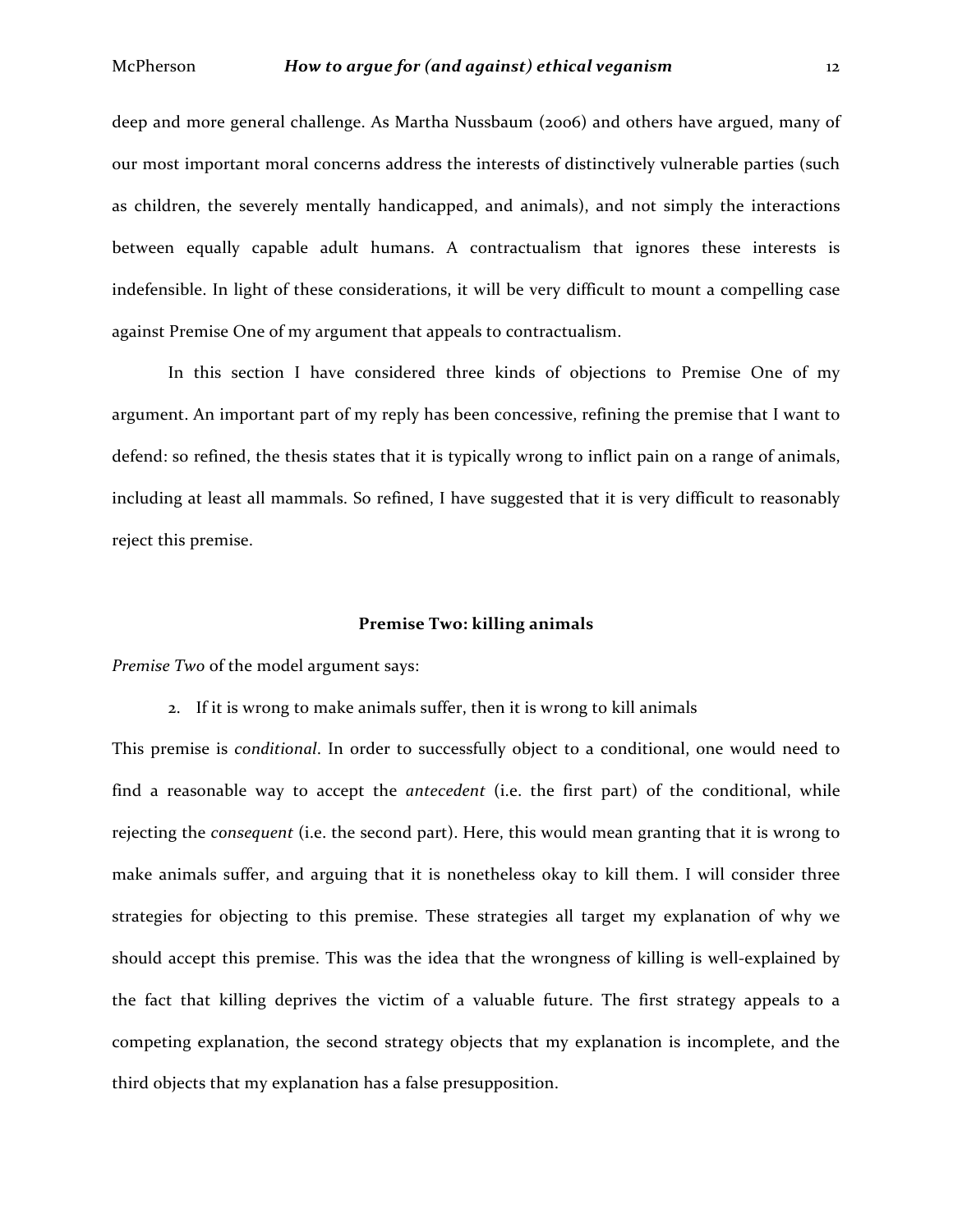Just as a promising objection can be based in a competing ethical principle, so we can base an objection in a competing ethical explanation. In arguing for Premise Two, I offered a general explanation of the wrongness of killing: that killing can be wrong because it deprives the victim of a valuable future. One seemingly competing explanation is that killing you would be wrong because it would violate your autonomy. *Violation* here includes two important and separable ideas. First, killing you would interfere with your exercise of your autonomy. You cannot live your life in the way you choose if you are dead. Second, killing you would be a way of failing to respect your autonomy: if I take myself to be licensed to kill you, I take myself to have the right to ride roughshod over your own view of how your life should go.

In certain cases, this explanation of the wrongness of killing may seem markedly superior to the 'valuable future' explanation offered in the model essay. For example, suppose that Alice is near death and in pain, but wishes to continue living. If I inject her with a lethal dose of morphine, I wrongly kill her. (Notice that this is another instance of using an extreme case to make a point.) The best explanation here is that I have wrongly failed to respect her right to autonomously determine whether she continues to live. By contrast, it is not clear that I deprive her of a valuable future at all. Because most non-human animals are not autonomous agents (there may be borderline cases of non-human agency, such as chimpanzees), this competing explanation suggests that Premise Two is false.

To see why this objection is not promising, notice that the autonomy-violation explanation also clearly fails in some cases. Because you are an autonomous agent, I should not force you to go to bed at a certain time, even if it is good for you to do so. By contrast, I act *rightly* when I paternalistically force my three-year-old son to go to bed at an appropriate time. This is because he is not an autonomous agent. It would obviously be very wrong to kill my son, but since he is not an autonomous agent, this cannot be explained in terms of autonomy violation.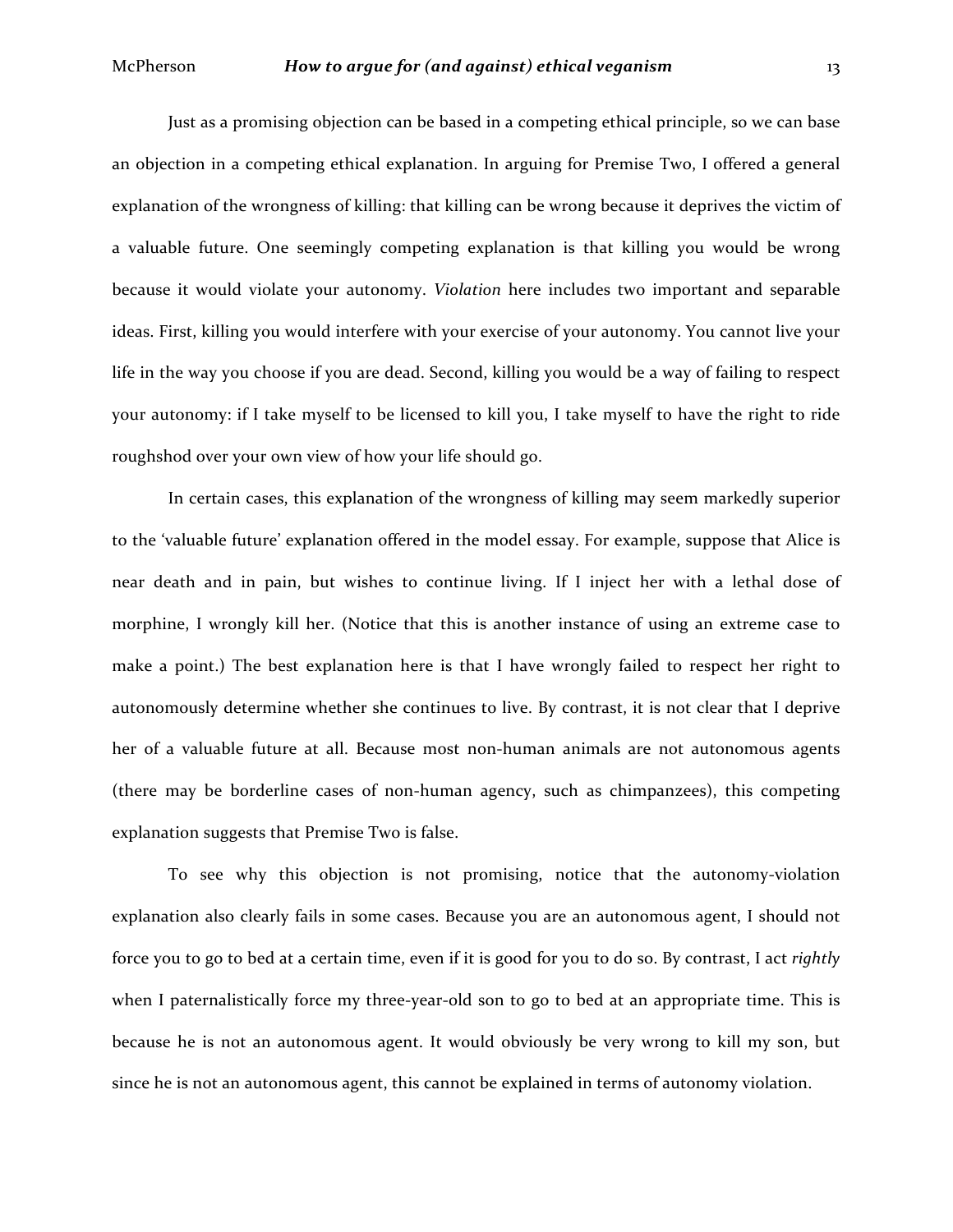You might think that this leaves us at an impasse: we have two candidate explanations of the wrongness of killing (valuable future-deprivation and autonomy-violation) and counterexamples to each. Does this show that both must be bad explanations? No. A better diagnosis is that each of these accounts provides a *typically sufficient but not necessary* explanation of the wrongness of killing. That is: killing can be wrong *either* because it violates autonomy, or because it deprives the victim of a valuable future (or both). On this account, one of the reasons why it is uncontroversial that it is wrong to kill an adult human in a range of ordinary circumstances is that there are several different things wrong with such killing. Because Premise Two of the model argument requires only that the valuable future-deprivation explanation is typically sufficient, this reply vindicates that premise.

Another important way to object to an ethical principle or explanation is to argue that it is *incomplete*. Whenever someone offers a principle or explanation, it is always a good idea to ask: is that *all* that is doing the important explanatory work here? Or have I only been given a part of the best ethical principle that applies to this sort of case? For example, one might think that a future's merely *being valuable* is not sufficient to explain why we must not eliminate it. Suppose that my wife and I were debating whether to have another child. If we did, that child would almost certainly have a valuable future. But it seems clear that I do no wrong simply by preventing that future: my having had a vasectomy does not make me akin to a murderer. Michael Tooley  $(1972)$ proposes an explanation of this fact: in order for it to be wrong to deprive an entity of a valuable future, that entity needs to have the capacity to care about its own continued existence. Because the child I do not conceive does not currently exist, it cannot care about its future existence, and hence I do not wrong it by preventing its future, on Tooley's view. One might appeal to Tooley's view to argue that it is not wrong to kill most animals because they are not cognitively sophisticated enough to care about their continued existence.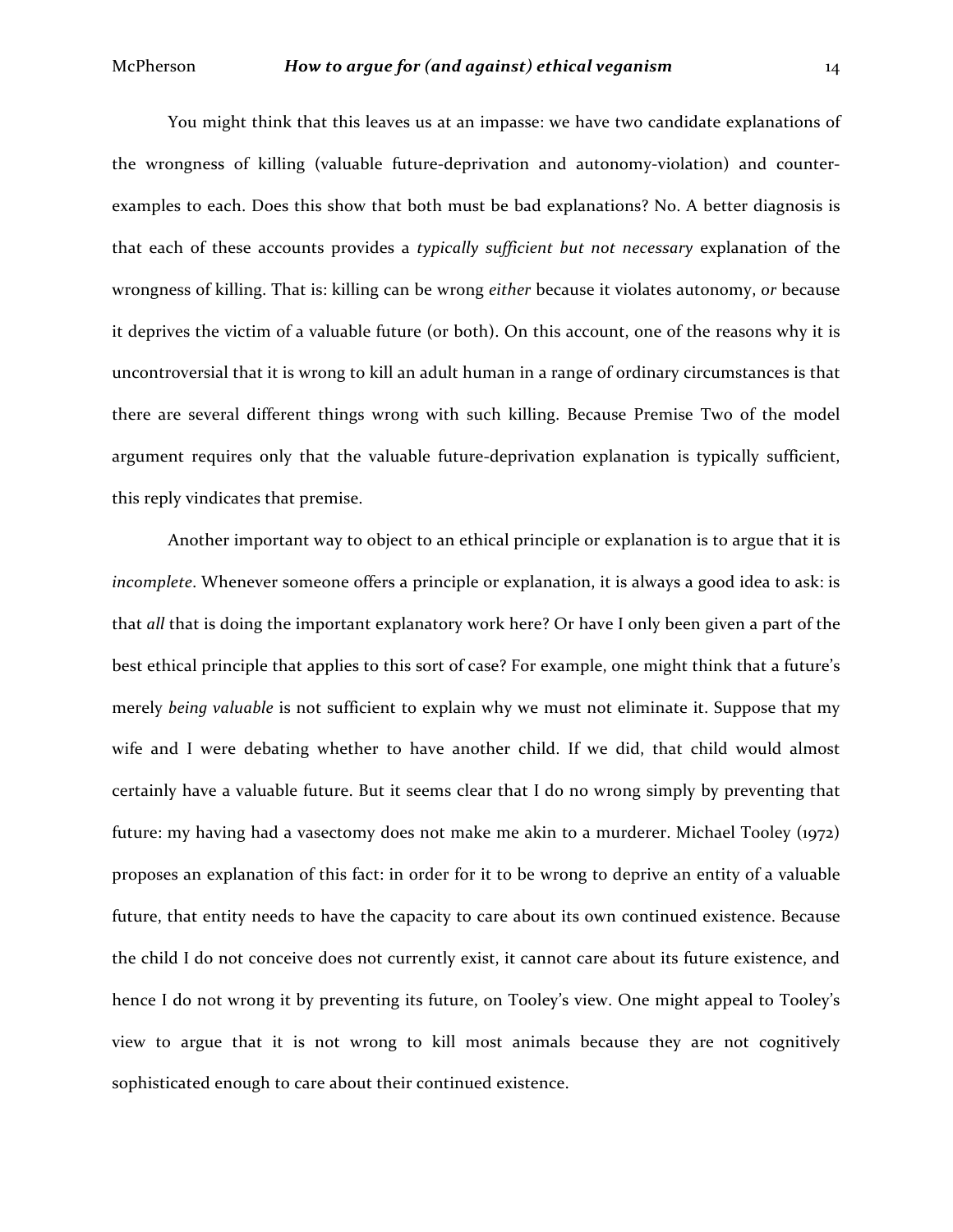It is not obvious whether some animals can care about their futures in the relevant way. However, I set this aside, and instead focus on arguing against Tooley's explanatory claim (notice that I do so by appealing to extreme cases reasoning). Suppose that artificial intelligence research advances to the point that we are capable of creating intelligent and autonomous androids, capable of almost everything humans are: sophisticated reasoning, love, physical and emotional pain, etc. Suppose this type of android is programmed to be simply incapable of caring about its own continued existence, although it can and typically does care deeply about particular others. In light of this programming, such androids would be predictably prone to certain tragic behavior: they would sometimes lay down their lives to save others from inconsequential harms. It would be obviously wrong to kill such an android – even with its consent – to save yourself from a splinter. The android's inability to care about its future is a rational imperfection, but not one that licenses killing it.

We can square our judgments about the nonexistent child and the android if we suggest that the android is (imagined to be) an ethically significant being that now exists, while the nonexistent child is a merely possible entity. We can then amend our ethical explanation as follows: it is wrong to deprive existing creatures of valuable futures, but it is not wrong to prevent nonexisting entities from coming into existence. This explanation implies that it is wrong to kill existing animals, and so supports Premise Two.

A third way to object to an explanation is to argue that it has a false presupposition. That is: it works only by implicitly assuming some false claim. One crucial presupposition of my explanation of the wrongness of killing animals is that if I refrain from killing a cow today, there is a single moral patient – the cow – that will enjoy various pleasant cow experiences in the future. The objector suggests that we have reason to doubt this, if we think carefully about the conditions for the continued existence of a given moral patient.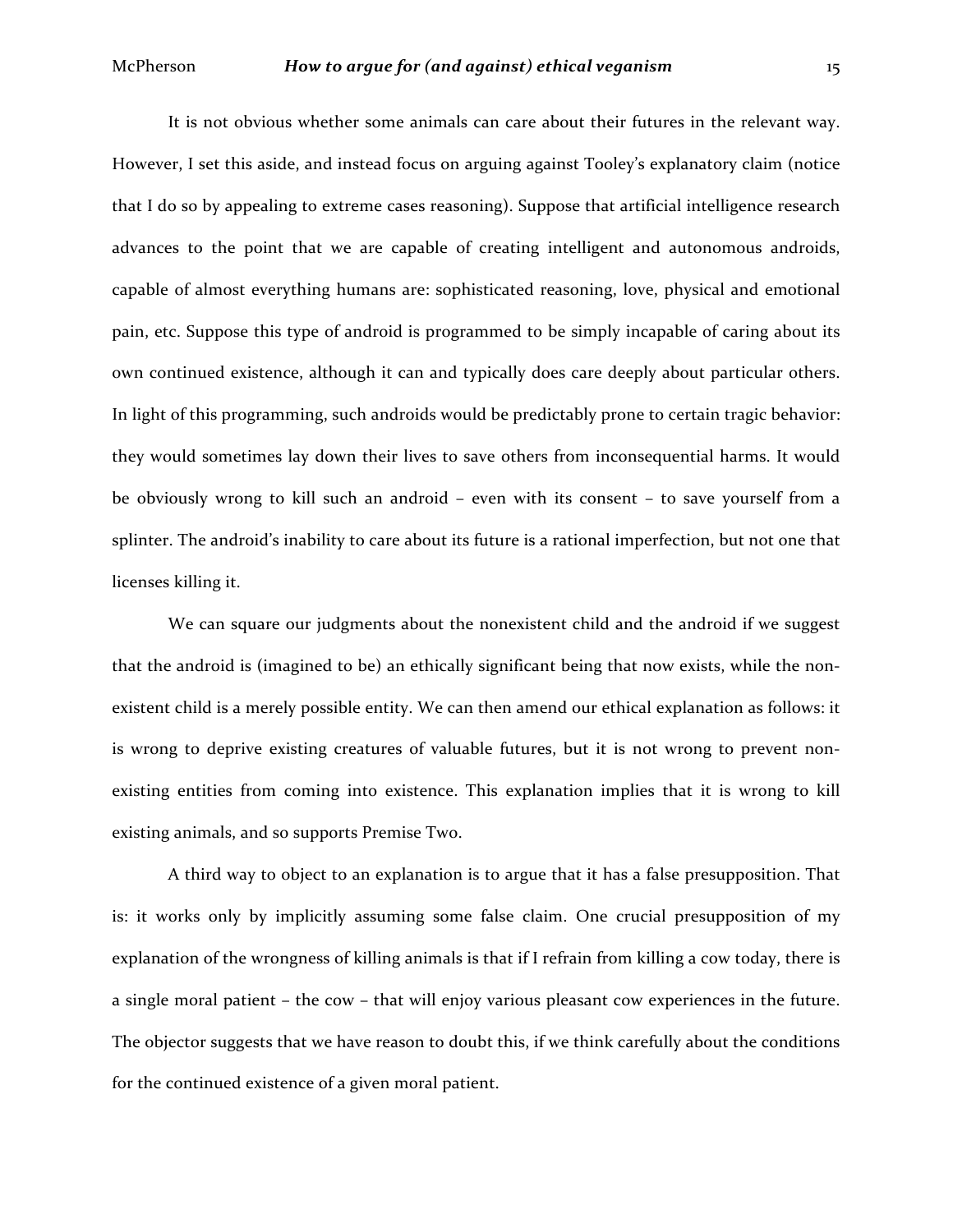The objection can be initially motivated by another extreme case: suppose that a mad scientist was able to map the neural structure of our brains, and then *swap* those structures: your brain is 'wiped' and then rebuilt in accordance with the map of my brain, so that your body is now the home of beliefs, desires, and 'memories' near identical to mine (pre-operation), and viceversa. Suppose that the mad scientist performs this swap shortly after I injected my own heart with a slow-acting but lethal poison. Arguably, thanks to the mad scientist's intervention, I will have survived, and succeeded in killing you, rather than myself.

Some philosophers use cases like these to argue that *psychological continuity* is required for personal identity or ethically significant survival. In the case above, the idea is that I survive the operation because the surviving body houses a psychology that is continuous with my preoperation psychology. This sort of case matters to my argument for the following reason. Suppose that the psychological connections across the life of a cow are not very rich. Then, in killing the cow now, I may be depriving *it* of only an inconsequential amount of valuable future. I will also be preventing a series of future 'cows' from coming into existence and enjoying life. But as we saw from the nonexistent child case, it appears not to be wrong to refrain from bringing into existence beings with valuable futures.

This leads us to the central issue: do animals have rich enough psychological connections to underwrite the intuitive thought that a given cow (e.g.) is the same moral patient over time? I am cautiously optimistic that they do, in at least many cases. For example, many animals appear capable of various forms of memory (Allen and Trestman 2014,  $\S$ 7.4). However, as with questions about animal pain and suffering, answers here are likely to vary substantially across species in ways that require careful empirical work to tease out.

It is worth making two further points. First, theories of personal identity  $-$  and related claims about the persistence of a given moral patient  $-$  are extremely difficult to assess. The view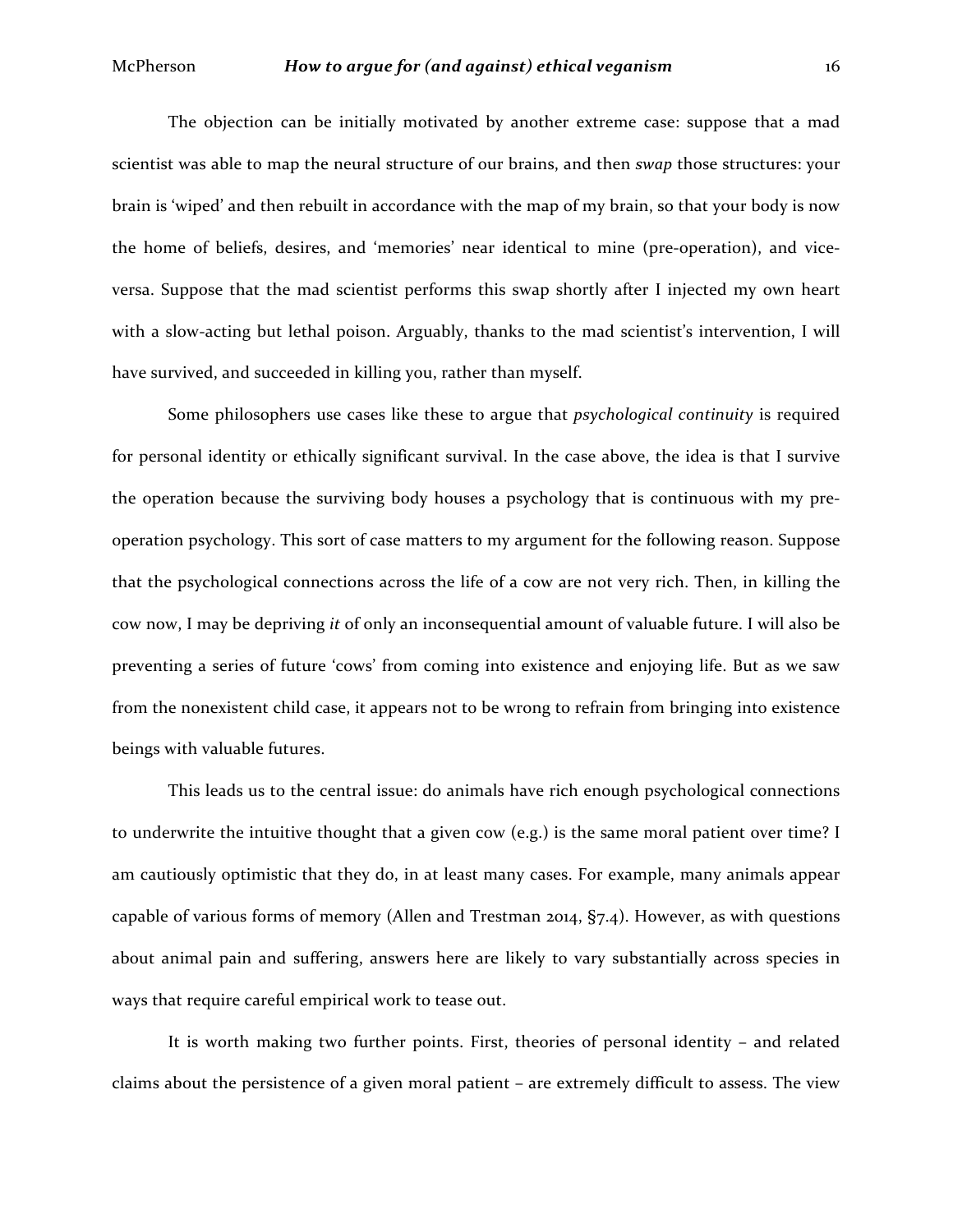that psychological continuity is the criterion of ethically significant survival is controversial. And on many competing views – on which organism continuity, or brain continuity can underwrite ethically significant survival, for example - the objection will fail immediately. Second, the precautionary approach to practical ethics that I advocated in the preceding section is again relevant here. This objection certainly reveals deep complexities ignored by the argument of the model essay. However, we should only be content to reject that argument if these complexities lead us to be confident that it is not wrong to kill animals.

In this section I have argued that the appeal to autonomy-violation complements  $-$  rather than competes with - the valuable future-deprivation account of the wrongness of killing. I also argued that it can be wrong to kill a being that is incapable of caring about its own continued existence. In discussing this issue, I amended the ethical principle I endorse to claim that it is wrong to deprive an *existing* moral patient of the valuable future that it would otherwise have. And I argued that many animals are probably the same moral patient across time (although I granted that the issues here are quire complex).

## **Premise Three: using animal products**

*Premise Three* of the model argument is the claim that:

3. If it is wrong to kill animals, then it is wrong to eat meat

I argued for this claim by defending another ethical principle: that it is wrong to be complicit in wrongdoing: to benefit from that wrongdoing, and to support it. Here we can ask two questions: should we accept this principle, and does it really support Premise Three? In this section I begin by considering an objection to the idea that this principle supports Premise Three, before considering whether this principle is objectionably incomplete.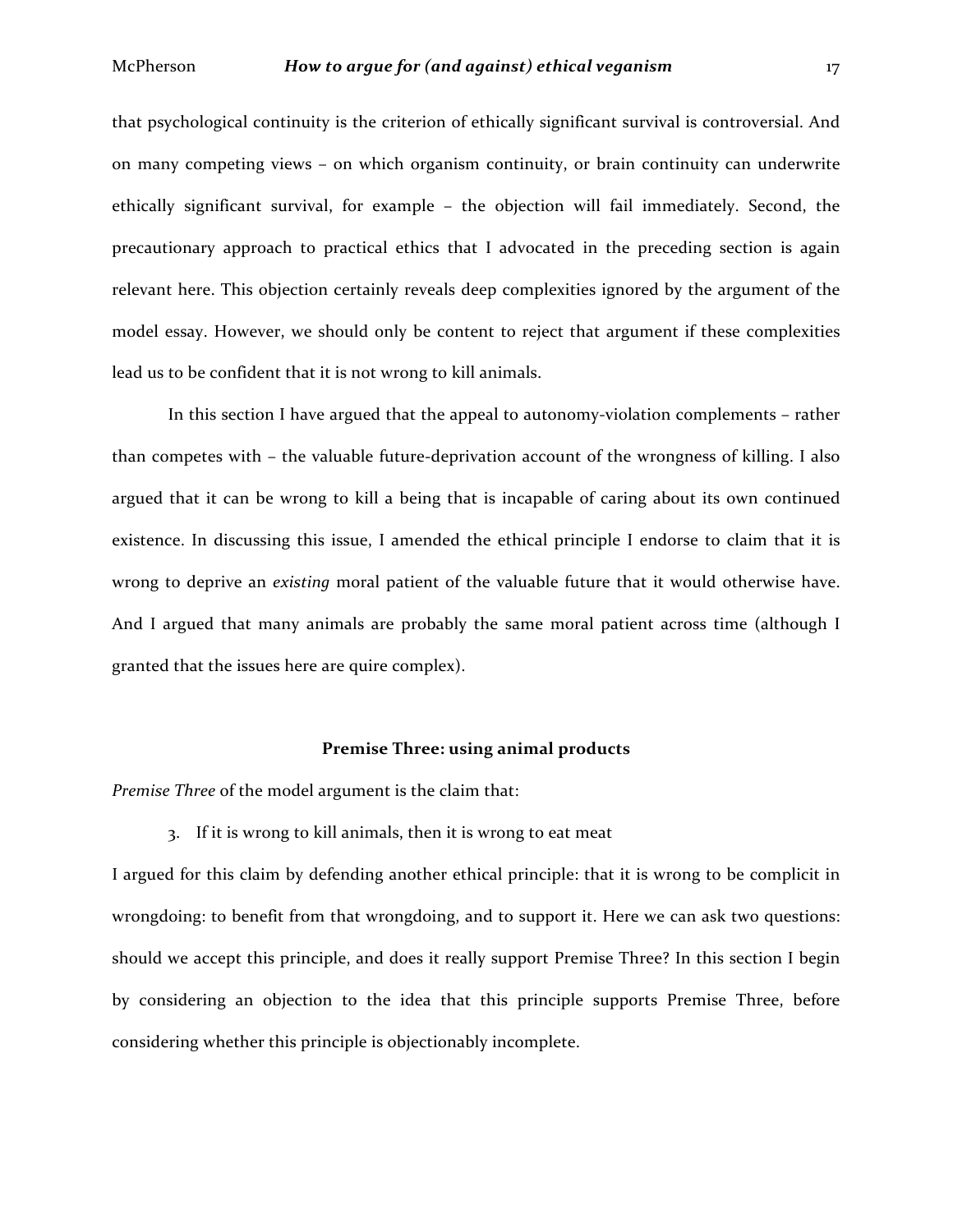It is always wise to consider whether an ethical principle really supports the conclusion it is intended to. Consider a case that illustrates this sort of objection to Premise Three. Suppose Alice is driving carefully on a country road, when a deer jumps in front of her truck without warning. The deer is killed instantly, and Alice moves its carcass to the side of the road and leaves. Zoe, who lives nearby, sees all of this. Zoe knows how to dress a deer carcass and has a taste for venison. She takes the carcass home, dresses it, cooks some, and eats it (compare Bruckner, *forthcoming* for further discussion of cases like this one). In this scenario, Zoe knowingly prepared and ate meat. But in doing so, Zoe is not complicit in any wrongdoing: Alice's killing of the deer was neither malicious nor negligent, so it is hard to see how it could be wrong. This is a case where eating meat is not complicit in wrongful killing, so it is a case where Premise Three fails to hold, even if the principle I offer is true.

I am happy to grant the objector this case. Recall that my conclusion is that eating meat is *typically* wrong. This case helpfully brings out another atypical exception. The objection lacks more general force exactly because in the overwhelming majority cases, the meat that we eat *is* wrongfully produced (at least if the arguments for Premises One and Two are sound).

We saw in the previous section that a good strategy for finding objections to an explanation is to challenge its completeness. The same is true for ethical principles like my complicity principle. We can challenge the completeness of my principle by arguing that complicity with the wrongful treatment of animals could only be wrong if it tended to make a difference to how much wrongful treatment there was (see Appiah 1986-7 for a version of this view about complicity). I will call this the *efficacy objection*. This objection has significant force: one might wonder what the point of avoiding complicity is, if it makes no difference to how much animal suffering occurs.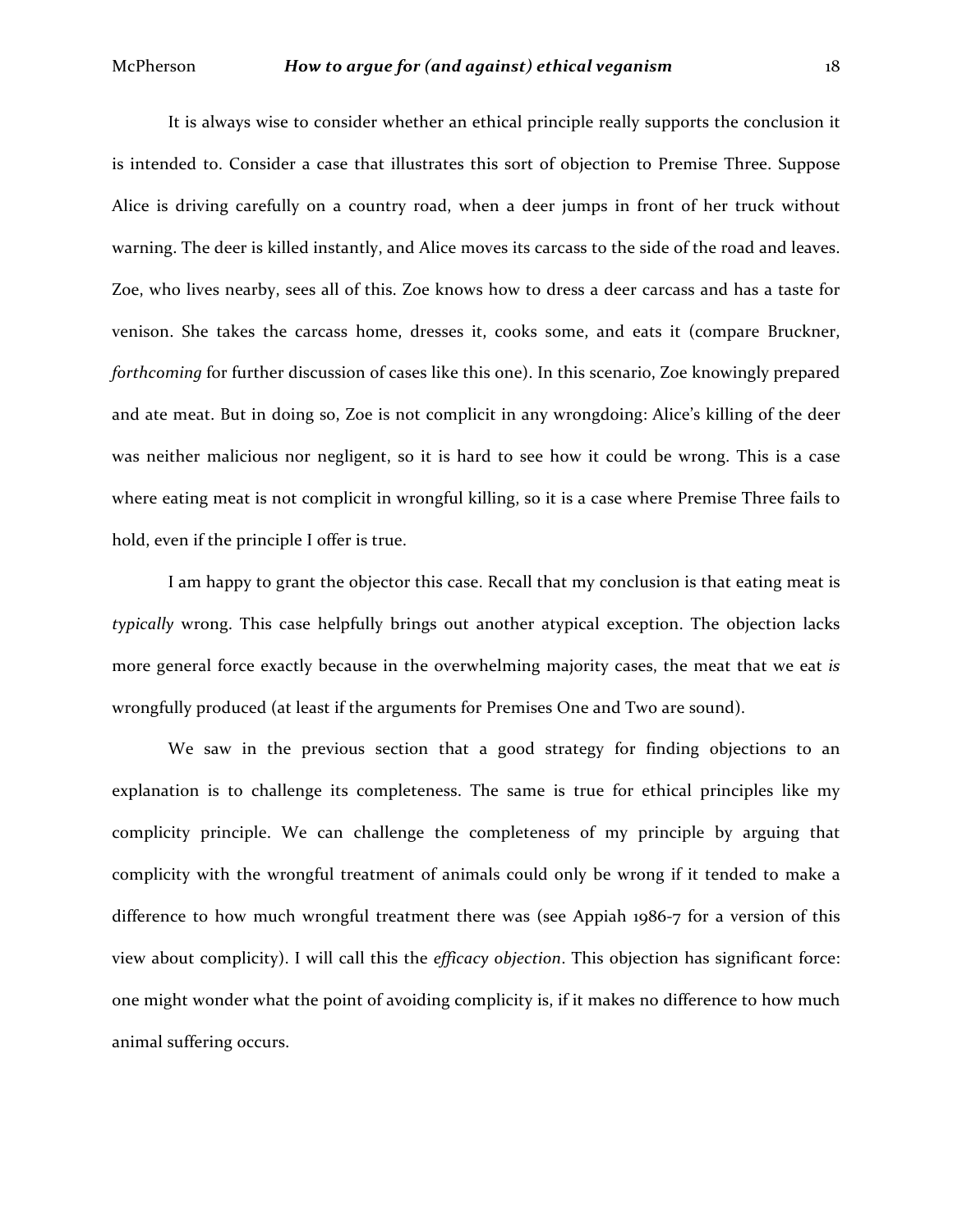Because I take this to be the single most important challenge to the argument of the model paper, I will offer three potentially complementary replies. (Please note that I offer multiple replies to help illustrate the issues here. In general you should focus on developing the single strongest reply to an objection as clearly as you can, rather than offering multiple replies.)

The first reply accepts the objection, and claims that it is wrong to eat meat because doing so *does* tend to make a difference to the amount of mistreatment of animals. This might seem absurd: by the time I buy a chicken at the store (for example) it is already dead. And the idea that every chicken bought will cause another one to be raised, made to suffer, and then killed, is plainly false. Peter Singer (1980, 335-6, and following him, Norcross 2004, Kagan 2011, and Rachels 2011) has replied to this challenge in the following way: There must be some change in demand for chicken that the market would notice. For example, Singer imagines that for every 10,000 vegetarians, there would be one fewer 20,000-bird broiler factory, harming and killing 100,000 chickens a year. He imagines further that if we were just below the threshold  $-$  if xxx9,999 people were vegetarian  $-$  the last  $9,999$  vegetarians would save no chickens, because demand for chicken would be just above the threshold that triggers a change in supply. Given these assumptions, and given that we do not know exactly how many other vegetarians there are, someone becoming vegetarian has only a  $1/10,000$  chance of making any difference to the number of chickens made to suffer and die.

That sounds depressing. But Singer argues that we should pay attention to the other numbers: if one *is* that 1/10,000, one will save 100,000 chickens a year. In light of this, the *expected* effect of becoming vegetarian is the effect you would have if you make a difference divided by your chance of making that difference; in the example, saving 100,000/10,000=10 chickens a year from short but awful lives. Of course, these precise numbers are merely illustrative; Singer grants that we do not know where exactly the thresholds are. But he suggests that the structure of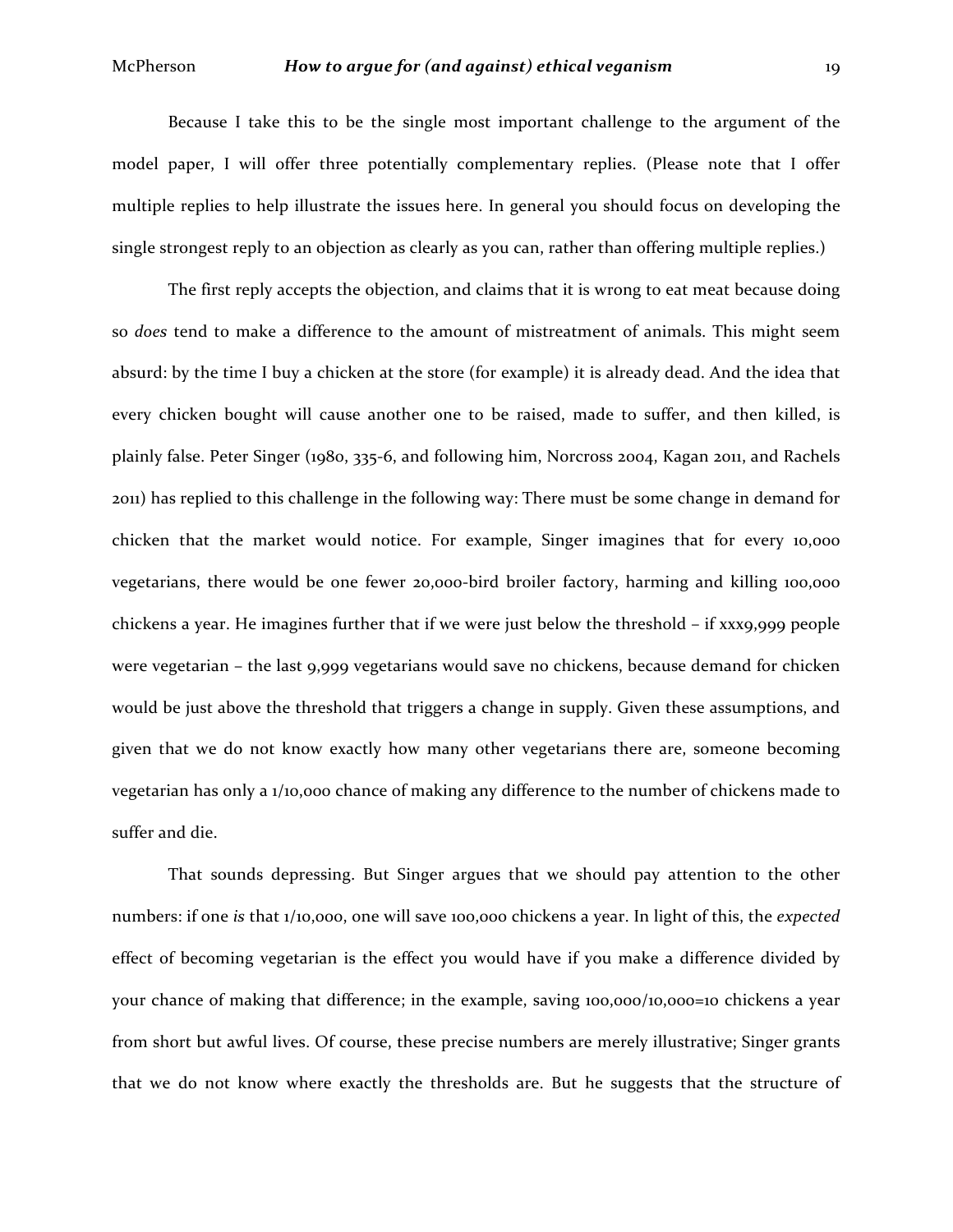probable effects will be similar on any reasonable hypothesis about these thresholds. So, according to Singer, while any reduction or increase in one's meat consumption has a tiny chance of making a difference to the amount of wrongful animal suffering and death, the difference you will make if you do make a difference will be correspondingly huge. And this, it might be claimed, is what makes it wrong to eat meat. If Singer's reasoning is sound, it answers the efficacy objection: complicity is wrong in part because it has an ethically significant chance of making an ethically significant difference. While Singer's reply is promising, his argument is somewhat complex, and relies on some controversial assumptions (see Budolfson *ms.* for an important reply). In light of this, I will explore alternative ways of replying to the efficacy objection.

Singer's argument illustrates two important ideas worth keeping in mind in your ethical reasoning. First, sometimes the *expected* effects of your actions are ethically significant, and not just their actual effects. (In this case, the alleged expected effect of being a vegetarian is sparing ten chickens a year from short and awful lives, even if for most vegetarians, there is no actual effect on chicken well-being.) Second, in thinking about the effects of an action, it is sometimes important to step back from focusing on the particular act, and think about how that act fits into overall patterns.

A second response to the efficacy objection appeals to these patterns in another way, by focusing on the ethical significance of what groups of people do together. One advantage of this approach is that it is uncontroversial that meat-eaters as a group *do* make a difference to the amount of animal suffering: if there were no omnivores there would be no factory farms.

I will introduce the key idea with another example. Suppose that there are two small cities, Upstream and Downstream, along the same river. The river is the only available source of water for the households in each city. Each household in each city draws its water from the river as the river comes into the city, and dumps its sewage in the river as it flows out of the city. The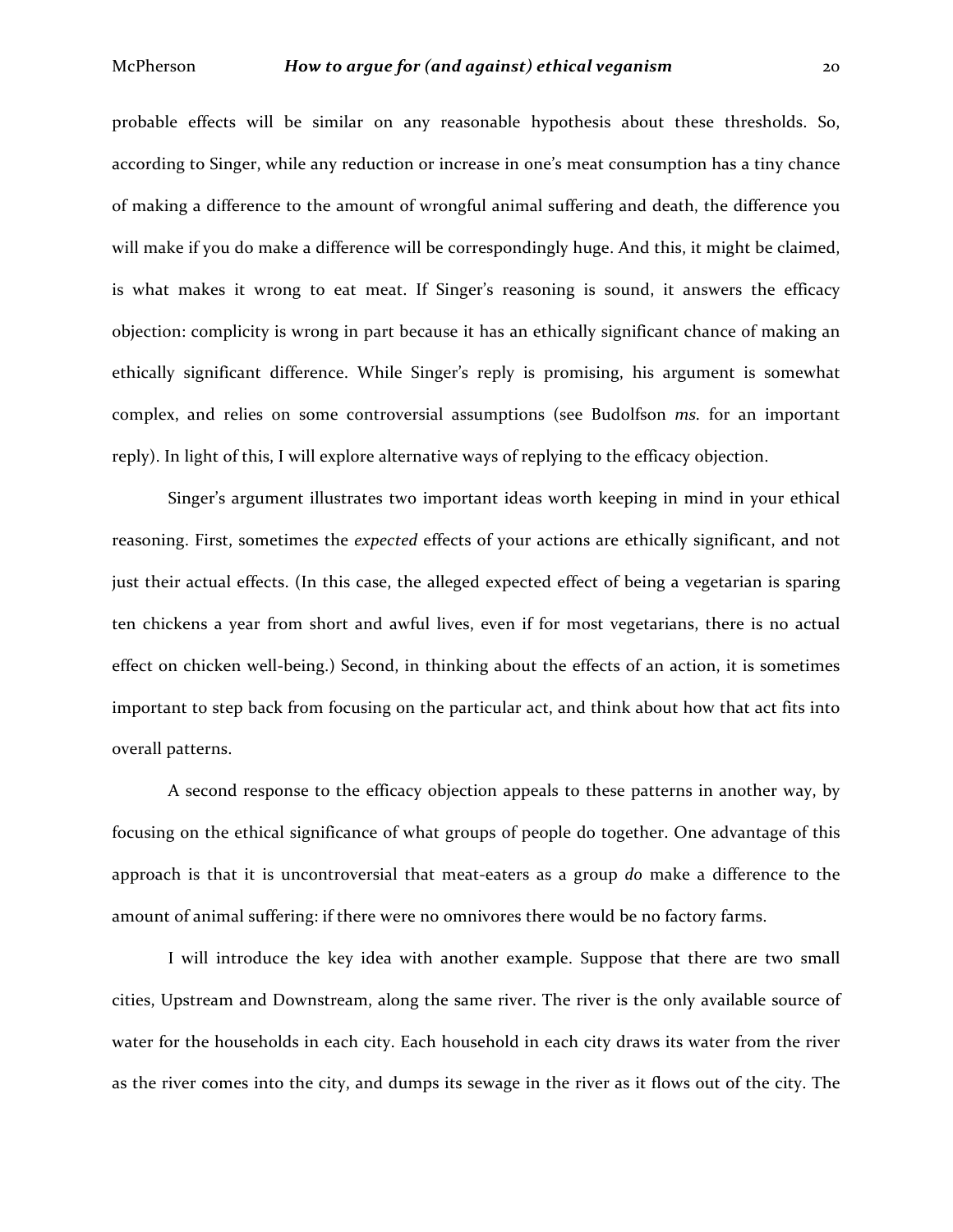sewage dumped in the river in Upstream flows down the river and pollutes the drinking water drawn from the river in Downstream. As a result, the people in Downstream are constantly getting seriously ill and dying. Suppose that each household in Upstream could, at small cost, bury their sewage instead of dumping it in the river. If everyone in Upstream did this, it would end the health catastrophe in Downstream. However, given the number of other households that are actually polluting, a single person in Upstream burying his sewage would not save anyone in Downstream from illness or death.

It seems plausible that the sewage-dumpers in Upstream *together* wrongfully cause massive amounts of suffering and death in Downstream. Anyone in Upstream who dumps her sewage in the river is thus part of a group that acts wrongly. It is easy to cease to be part of that group, however: one need only bury one's sewage. It seems plausible that one should bury one's sewage in this situation, rather than dump it into the river. We could explain this by appealing to the following ethical principle: if one can avoid being part of a group that together does serious wrong, then one acts wrongly by continuing to be a member of that group. This principle applies neatly to eating meat. Together, the meat-eaters make a tremendous difference: without their demand for meat, no one would cause animals to suffer and die in order to produce it. So the meat-eaters together make vast amounts of wrongful pain and death happen to animals. So, by the ethical principle just proposed, one acts wrongly by continuing to be a member of that group.

This reply answers the efficacy objection by appealing to group efficacy. However, the issue of when exactly it is wrong to remain a part of an ethically objectionable group is very complicated. (Sometimes, for example, it is only by being part of such a group that one can mitigate the bad things the group does.) So I will explore another alternative response to the efficacy objection, which is the one I find most promising.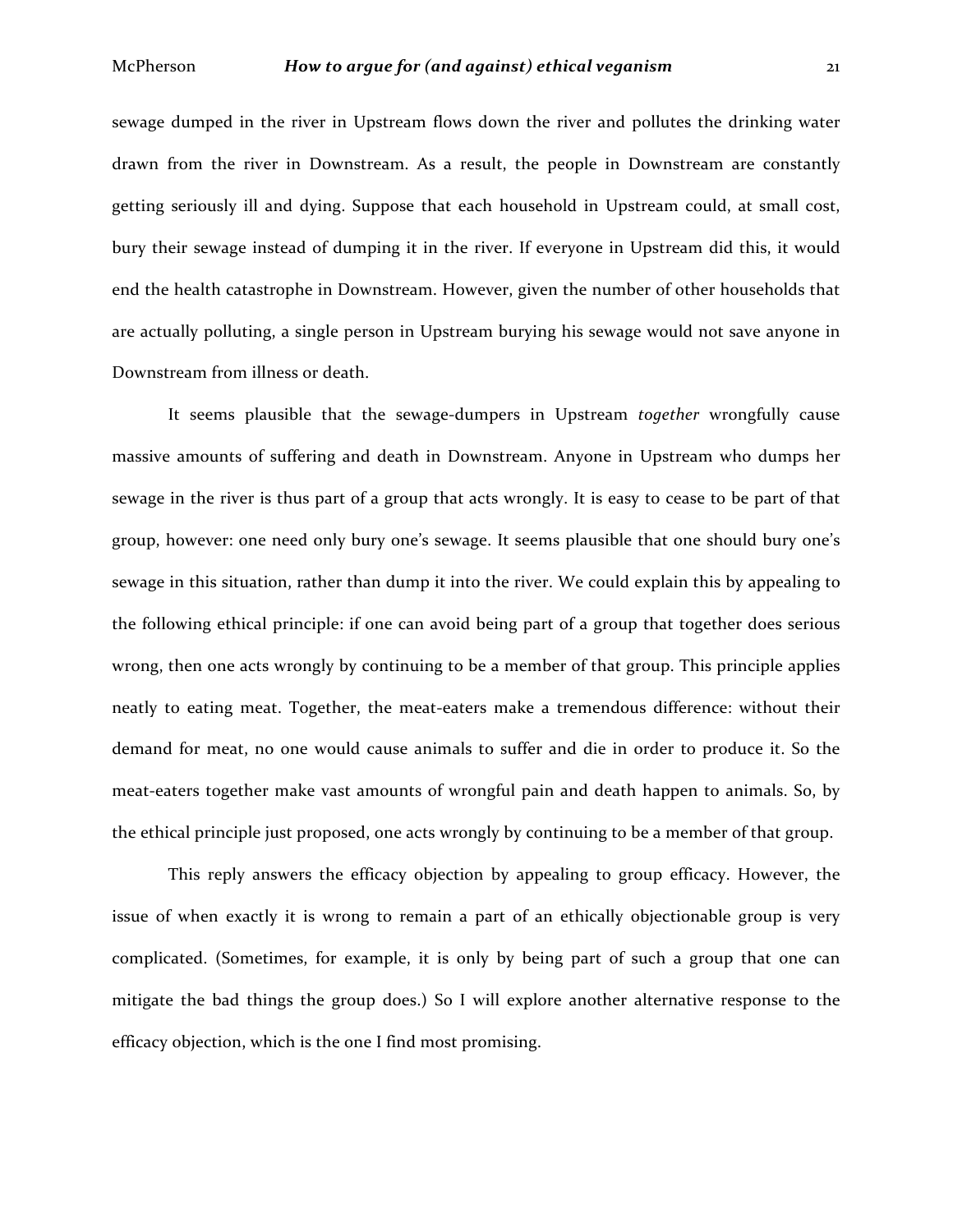This response directly rejects the efficacy objection, and defends the claim that complicity with wrongdoing can be a sufficient explanation for wrongdoing, even if it has no expected bad effects. I will defend this response in three ways: by appealing to a plausibly analogous ethical principle, by clarifying the anti-complicity principle, and by appealing to a variant on an earlier case that helps to distinctively motivate it.

The first thing to notice is that there are other plausible ethical principles that require us to act even when our doing so will not make a difference. For example, the duty of *fair play* requires that one not benefit from successful cooperative institutions without making a fair contribution to them; i.e., that one not *freeride* (see e.g. Klosko 2004). Consider, as an example, sneaking onto a public bus without paying the fare.

Second, it may be useful to more precisely state the principle that I endorse (see McPherson *forthcoming-b* for more detailed discussion):

# **Anti-Complicity** It is typically wrong to aim to benefit by cooperating with the wrongful elements of others' plans

When introducing a principle, it is often useful to briefly explain each of the elements of that principle. I now do this for Anti-Complicity. My talk of 'plans' here should not be taken to apply only to patterns of explicit reasoning; rather it should include the pattern of goals that explain an individual's or institution's behavior. If my unconscious desire to humiliate my rival explains all of my behavior, humiliating my rival counts as my plan, even if I would never consciously admit this is what I am up to. My talk of 'benefit' should similarly be read in an expansive way: smoking does more harm than good, but if one seeks the enjoyment of a cigarette, one is aiming at benefit in the sense I am interested in. We should understand 'cooperating' in the following way: our plans often call for others to act in certain ways. For example, if I make widgets for sale, my plan includes others' buying those widgets. Of course, it is not crucial that any particular person buys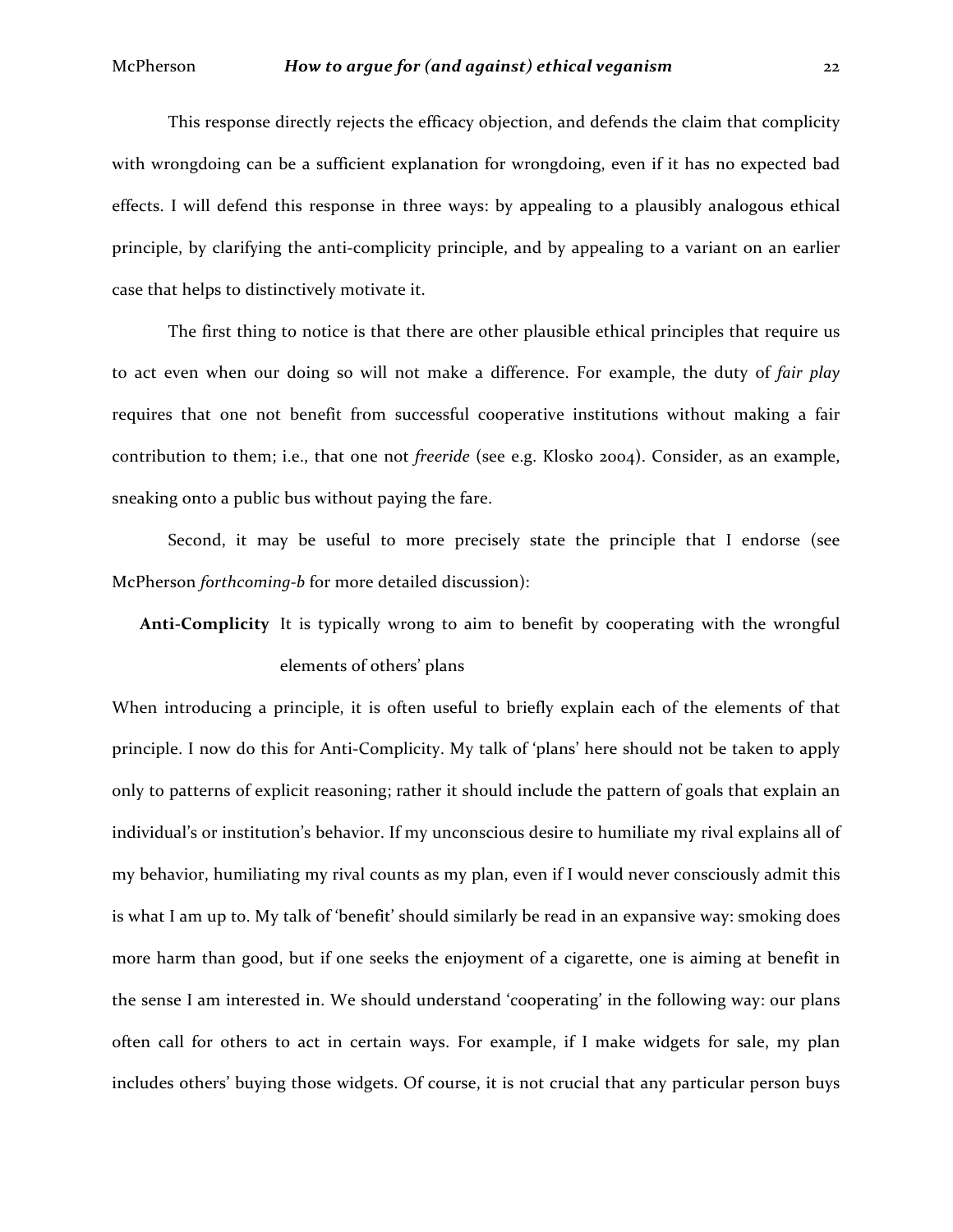my widgets. So anyone who buys a widget counts as cooperating with my plan. Finally plans can be disjunctive: someone can plan to read the newspaper, buy some tools at the store, and then use the tools to torture a puppy. The clearly wrongful part here is the puppy torturing. Buying the tools is instrumental to the wrongful behavior, and is arguably wrongful for that reason, and reading the newspaper is not a wrongful part of the plan. It is most clear that we should not cooperate with the wrongful part of the plan.

Anti-Complicity is plausible in part because it can explain the wrongness of certain acts that cannot be explained by either the group or individual efficacy explanations. Return to the example in the model essay: the restaurant that kidnaps and enslaves chefs to make its food. Suppose the restaurant is *demand-insensitive*: it's partly a money-laundering operation, and so it will remain in business even if no one ever patronizes it. This means that neither an individual, nor the whole group of patrons, have any chance of reducing the amount of slavery in the restaurant by refusing to patronize it. Still, it seems wrong to go to the restaurant and enjoy the fruits of the slave chefs' unwilling labors. Anti-Complicity can explain why, while principles that demand that the individual or group make a difference cannot.

If the arguments earlier in the paper are correct, the meat industry has a wrongful plan: to produce meat in a way that involves egregious amounts of pain and early death, and then to sell that meat. They do not, of course, typically sell it directly to consumers. But consumers buying meat is clearly part of their plan: for if consumers do not buy, then wholesalers will not either, and the meat industry's plan would not be economically viable. (This is why meat-industry groups sometimes advertise directly to consumers: to increase consumer-level demand for their goods.) So, in buying meat, one is cooperating with their wrongful plan. And Anti-Complicity suggests that doing so is typically wrong.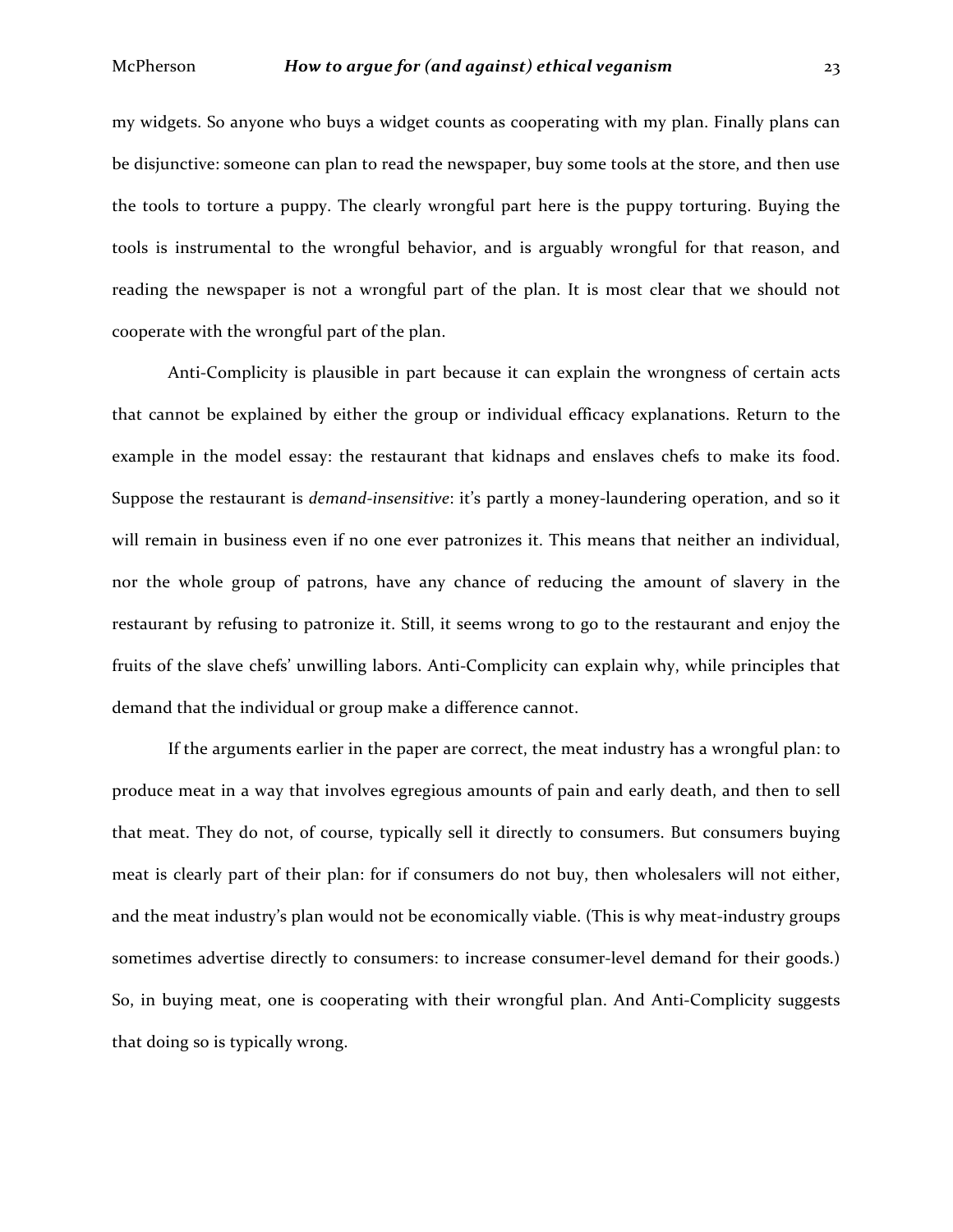Of the three explanations that I have discussed here (individual efficacy, group efficacy, and Anti-Complicity), I prefer the last. However, it is worth emphasizing that, as with explanation of the wrongness of killing, it is not clear that these explanations compete. Rather, if each is sound, they could be complementary explanations of the wrongness of eating meat. This means that the objector has her work cut out for her. For each of the three explanations that I have discussed, she must either debunk the relevant explanatory principle, or argue that the principle does not entail that it is wrong to eat meat. For example, one might insist that individual efficacy is required for wrongdoing in these cases, and then argue against the Singer-style reasoning. I take this to be the most promising way to reject the argument, but to nonetheless be a very difficult task.

## **The implications of the argument: veganism**

In the previous three sections, I have considered several objections to each of the three premises of the model argument, and refined that argument in light of those objections. I now want to consider the broader implications of the argument, as refined. I will begin by considering two objections to the argument that target gaps between the premises and my overall thesis: ethical veganism. 

An obvious but important objection at this stage notes that my aim in this paper is to argue for ethical veganism: the view that it is (at least typically) wrong to eat or otherwise use animal products. However, the model argument concludes only that it is wrong to eat *meat*. The model argument itself thus fails to establish ethical veganism. I grant this objection. However, the argument I have developed in this paper naturally extends to support ethical veganism.

The first point to notice is that it is possible to imagine farming with animals in a way that does not involve shortening their lives or making them suffer. My argument does not suggest any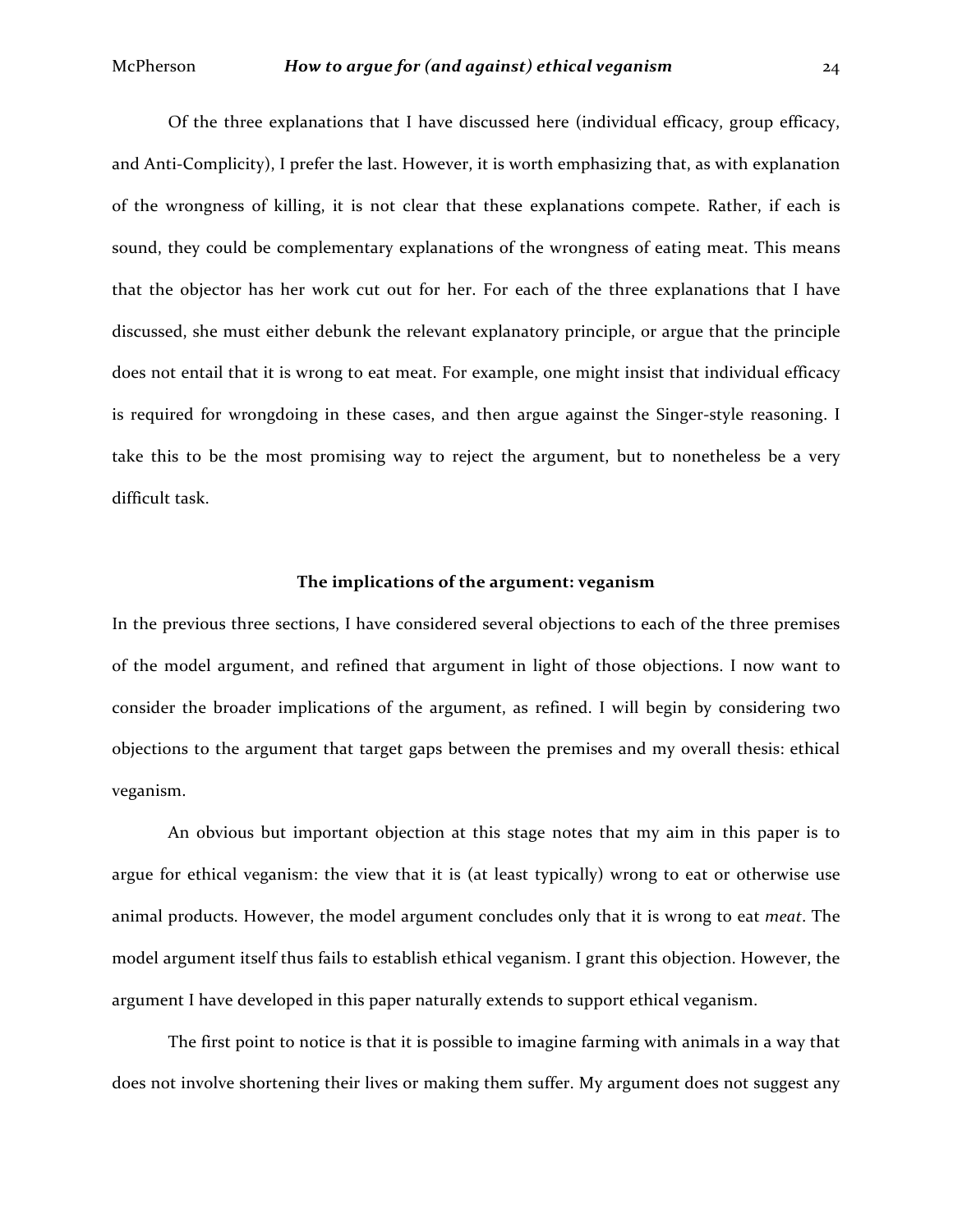objection to using animal products made on such farms. However, when we turn from possible to actual animal farming, we find that my case against killing animals and making them suffer applies to almost all of the institutions that produce animal products (with the exceptions of some shellfish farms). The reasons lie in the interaction between biology and economics. Consider a single example: even the most humane dairy farm will typically produce as many male calves as female, and almost all of the males will be killed early, so as not to be an economic burden. That means that the central plan of almost any economically viable dairy farming operation involves raising cows to be killed (or to be sold to another operation, knowing the latter operation will kill them), a practice that I have argued above is typically wrong. And this in turn means that the overall argument I have proposed applies here: the core plan of economically viable dairy farms involves systematic wrongdoing, and I have argued that it is wrong to be complicit with such wrongdoing. But one would be complicit with such wrongdoing if one were to buy and consume the milk (e.g.) produced on such farms, and hence buying and consuming such milk would be wrong. This example generalizes to the institutions that produce almost all of our animal products: eggs, cheese, leather, etc. And for this reason I think that my argument supports ethical veganism as opposed to a requirement to be a vegetarian who merely refrains from eating meat.

A second worry about my overall argument is that the initial simple statement of the argument in premise and conclusion form in the model essay is misleading. In the preceding sections, I have emphasized various ways that this argument should be refined, but there is a general worry that should be explored. The conclusion of the model argument emphasized that it is only *typically* wrong to eat meat. And as I explained in my initial discussion of Premise One, this qualifier should be read back into the premises. So the argument should look like this:

- 1. It is typically wrong to make animals suffer
- 2. If it is typically wrong to make animals suffer, then it is typically wrong to kill animals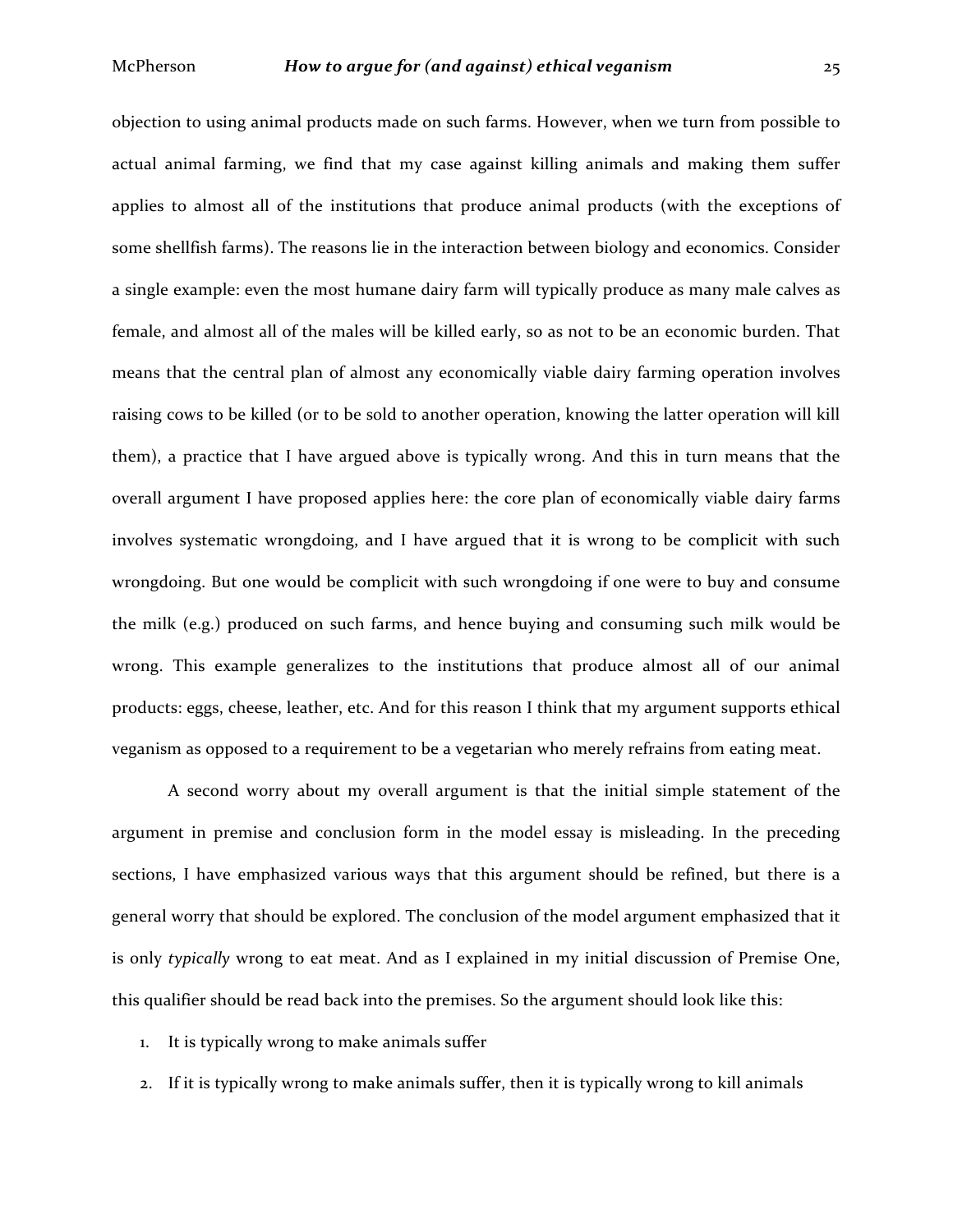## 3. If it is typically wrong to kill animals, then it is typically wrong to eat meat

C. It is typically wrong to eat meat.

The first thing to do is to verify that this statement of the argument, like the statement in the model essay, is valid. It is: the addition of the word "typically" does not alter the logical form of the argument, which is: *P,* if P then Q, if Q then R, so R, which is a slightly more complex variant of the classic *modus* ponens argument form. However, there are two connected worries about the argument as given. First, the reference to typicality points us at a range of ordinary cases, but every sort of exception that we have identified for each premise is an exception that must hold for the argument as a whole. The discussion has identified a raft of 'atypical' exception cases: cases of making animals suffer to avoid ethically awful alternatives, cases of eating oysters and other animals incapable of experiencing pain, and cases of eating meat (like some roadkill) that was not wrongfully produced.

These cases do not exhaust the set of potential exceptions that the argument permits. And one might worry that as a result, the argument might be far too weak to support anything resembling veganism. To begin to see the force of this worry, notice that I have granted that human suffering and death may tend to be substantially more ethically significant than the suffering and death of non-human animals. This is because, as we saw above, killing you or making you suffer would be wrong for multiple reasons: some have to do with the awfulness of suffering, and the deprivation of your future, and others have to do with the ethical significance of your autonomy.

In light of this, my argument at least suggests that the most central and pressing human interests should typically take priority over the welfare of non-human animals. For example, my conclusion is compatible with the idea that we should typically harm or kill a non-human animal if doing so is needed to prevent suffering or death to a human being. This is practically relevant: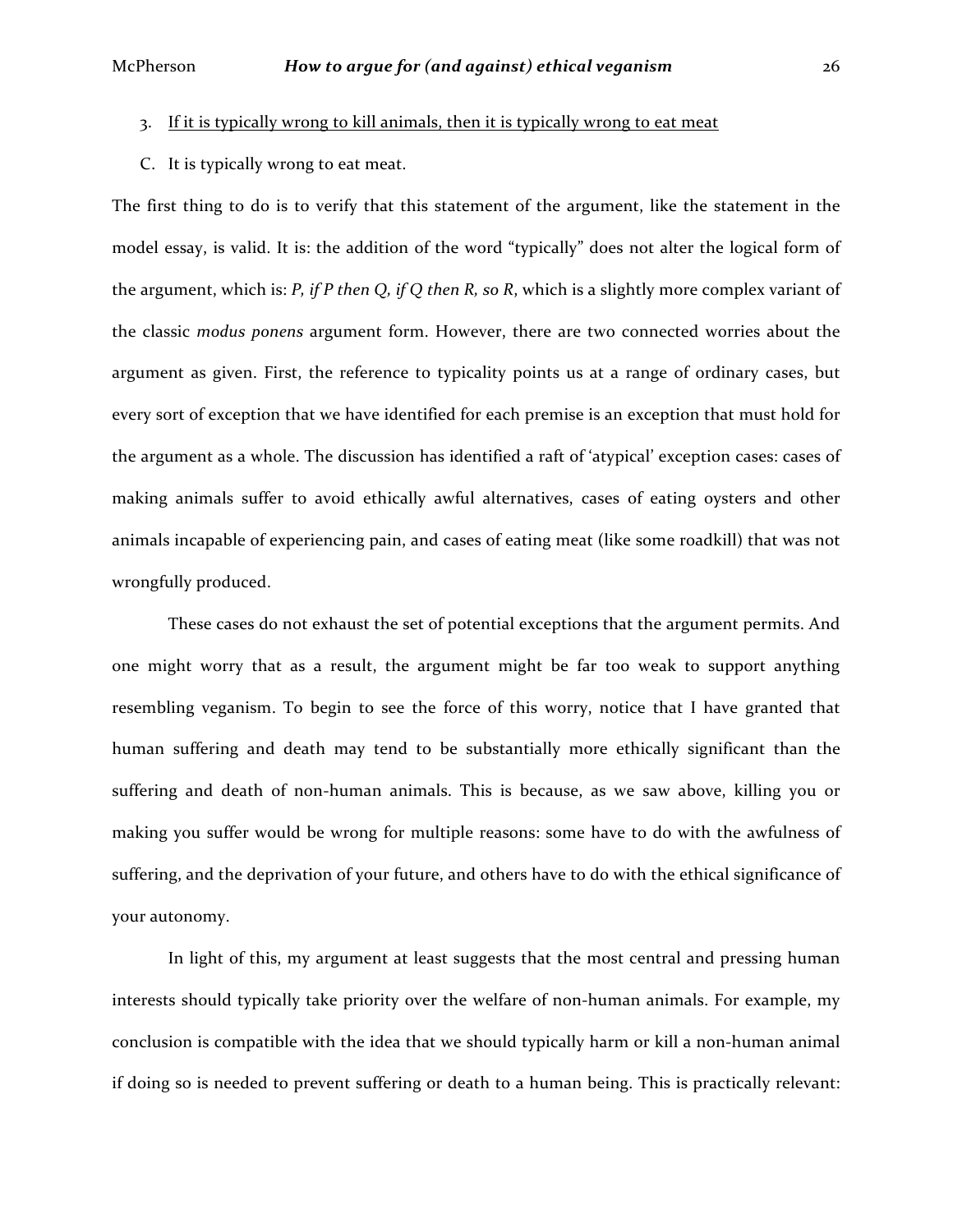in various times and places, animal products have been an essential element of the only feasible nutritionally adequate human diets. For example, in many parts of the world, owning a cow – or even a handful of chickens – can offer crucial protection against certain forms of malnutrition. I take it to be a virtue of my argument that it is compatible with cases like these counting as legitimate exceptions to the vegan principle.

At this point, however, one may wonder whether the case for veganism has any practical bite at all. After all, becoming a vegan involves a non-trivial sacrifice of real goods. Consider three sorts of examples. First, there is a sea of delicious animal-involving food, so as a vegan one sacrifices access to a range of interesting aesthetic goods. Second, food is deeply meaningful to many people, and animal products are centrally involved in many important cultural traditions and occasions. To be a vegan is thus to complicate one's relationship to those traditions and meanings. Finally, because shared values are central to many personal and professional relationships, veganism could be an impediment to such relationships, especially in cultural contexts where veganism is seen as threatening.

If the fact that veganism required one to sacrifice goods like these typically rendered omnivorism permissible, then veganism would not typically be ethically required, as I claim. Instead, it would be an admirable but non-obligatory ideal. However, I do not think that the sorts of sacrifices just mentioned suffice to make omnivorism permissible. The core issue here is how weighty the considerations in favor of veganism that I have developed in this paper are. The issue is complex, but I think that a reasonable heuristic can be derived from the initial example in the model paper: some circumstances would warrant torturing the stray puppy imagined in that example. But those circumstances would be comparatively dire. I contend that only similarly dire circumstances would warrant ordering the sirloin steak for dinner. And the sacrifices typically involved in becoming vegan, while significant, fall well below this threshold.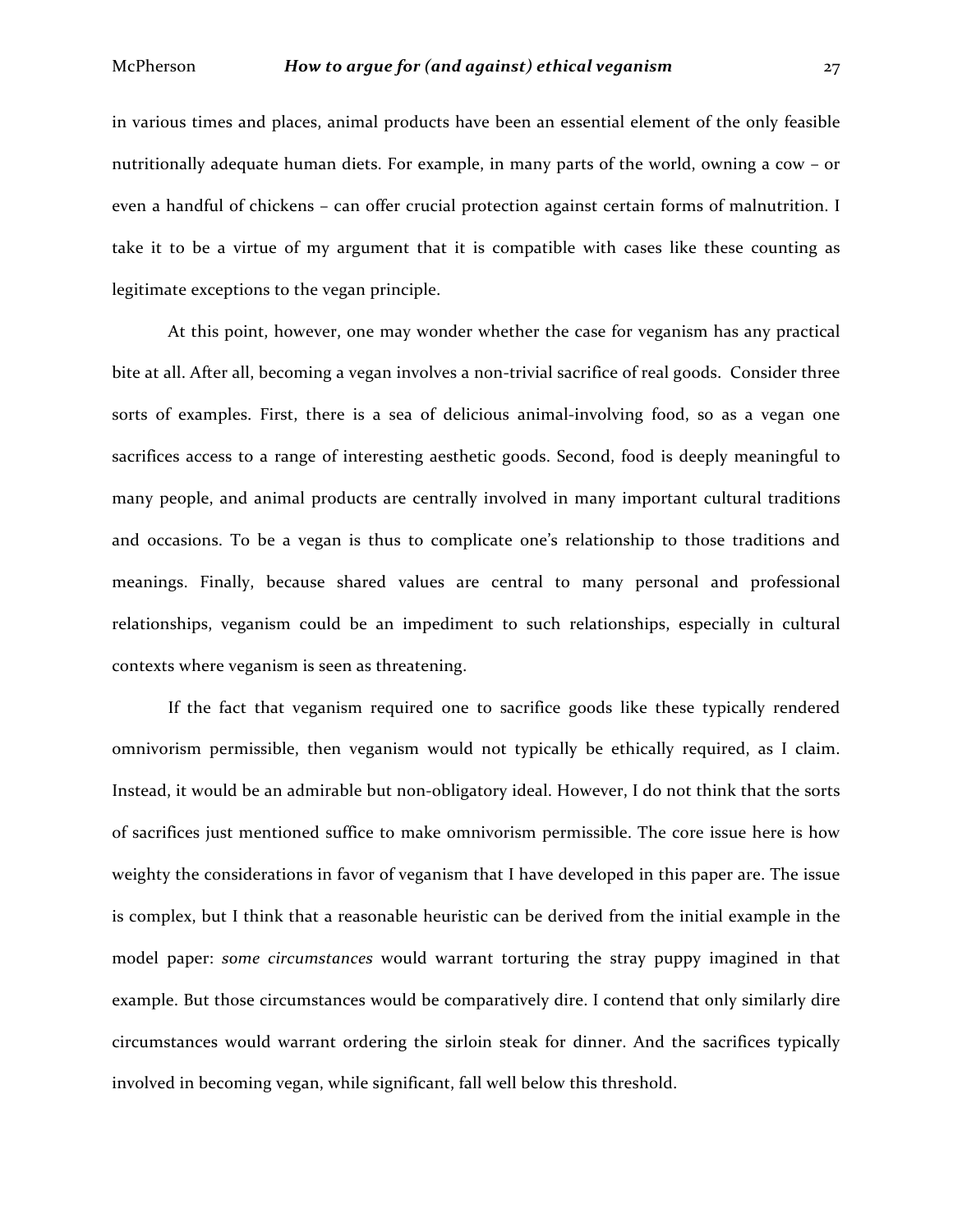Challenging this heuristic would be yet another natural way to object to the argument of this paper. However, I think the heuristic is basically sound. And if it is, the argument of the paper suggests that we ought to eschew almost all animal products in almost all ordinary circumstances. We ought, in other words, to be vegan.

## **Pedagogical coda**

I conclude this paper by returning to my pedagogical aims: to aid you in thinking about how to make (and critically examine) philosophical arguments in ethics. In order to do so, I will review the basic elements of philosophical argument that I have sought to explain and illustrate in this paper. 

The argument of the model essay began with a vivid *example*: the claim that it would be wrong to torture a puppy in a specific scenario. This case supported a *general principle*: that it is wrong to make animals suffer. The case supported the principle in part because the case seems *representative* of the principle. It does not seem that there is some unique feature of puppies that explains why it is wrong to torture them, for example. This principle was also supported by an underlying *ethical explanation*: it is wrong to cause animals to suffer, *because of how awful it is to experience suffering*. Although general principles themselves appear explanatorily illuminating, explanations and general principles can be different. One way to see this is to notice that there can be multiple good explanations of a single ethical principle, as in the case of the futuredeprivation and autonomy-violation explanations of the wrongness of killing. In making arguments, cases, general principles, and explanations are likely to be the most important elements to develop. These elements should fit together in a rationally compelling way, and one good way to do that is to put these elements together into a valid argument, as I again did in the model essay.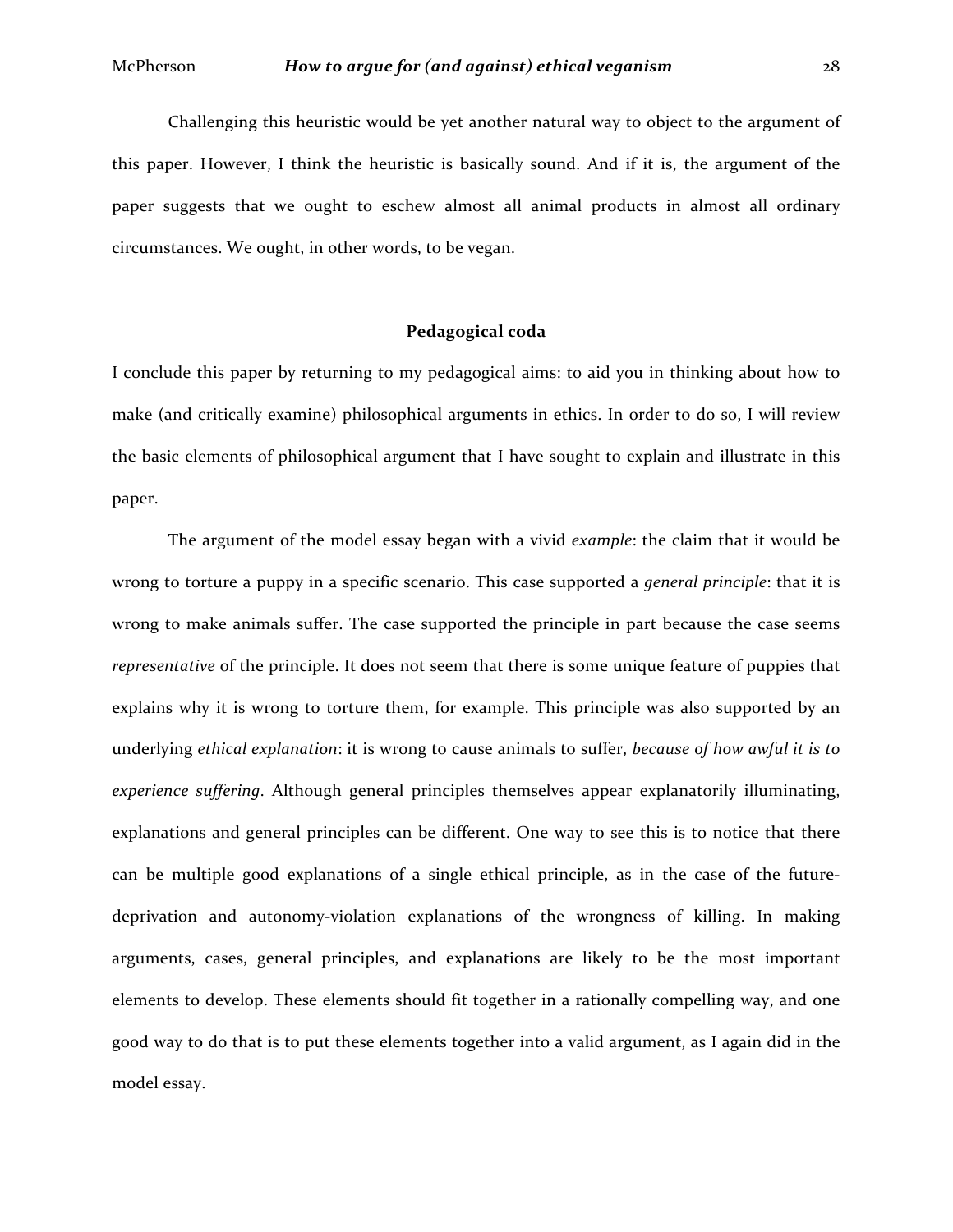In critically examining an argument, you might in principle target the structure of the argument itself: for example, showing that the argument contains some fallacious reasoning. Or you might challenge the ethical claims the argument makes about specific cases: for example, you could try to argue that there is nothing wrong with torturing puppies. (But I dearly hope you don't do that!) It is far more common for it to be useful to challenge the general principles and explanations offered in an argument. I have discussed several important ways of executing these challenges. First, it can be useful to look to extreme case, to see if principles are really generally applicable. For example, the model argument appeals to suffering to explain why it is wrong to eat meat. But some animals (such as oysters) cannot suffer. So the model argument cannot explain why it is wrong to eat them. Second, it can be useful to see if an argument only works because it obscures an ethically important distinction. I discussed this issue using the example of the contrast between being in pain and suffering. Third, it is always a good idea to ask if there is a superior competitor to the general principle or ethical explanation offered in an argument. Examples of this strategy discussed above were the objection from contractualism, and the objection that autonomy violation is the best explanation of why killing is typically wrong. Fourth, a very natural objection to an explanation or principle is that it is *incomplete*. For example, I considered the idea that it is only wrong to deprive a creature of its valuable future *if* that creature is capable of caring about that future. And I discussed the idea that complicity with wrongdoing is only morally objectionable if such complicity can make a difference to the extent of the underlying wrongdoing. Fifth, another important type of objection to some explanations is that those explanations rest on false presuppositions. For example, I considered the possibility that most animals do not have valuable futures in the ethically relevant sense, because most animals lack rich enough psychological connections to remain the same moral patient from one day to the next. Finally, another important way to challenge an argument is to show that there is a gap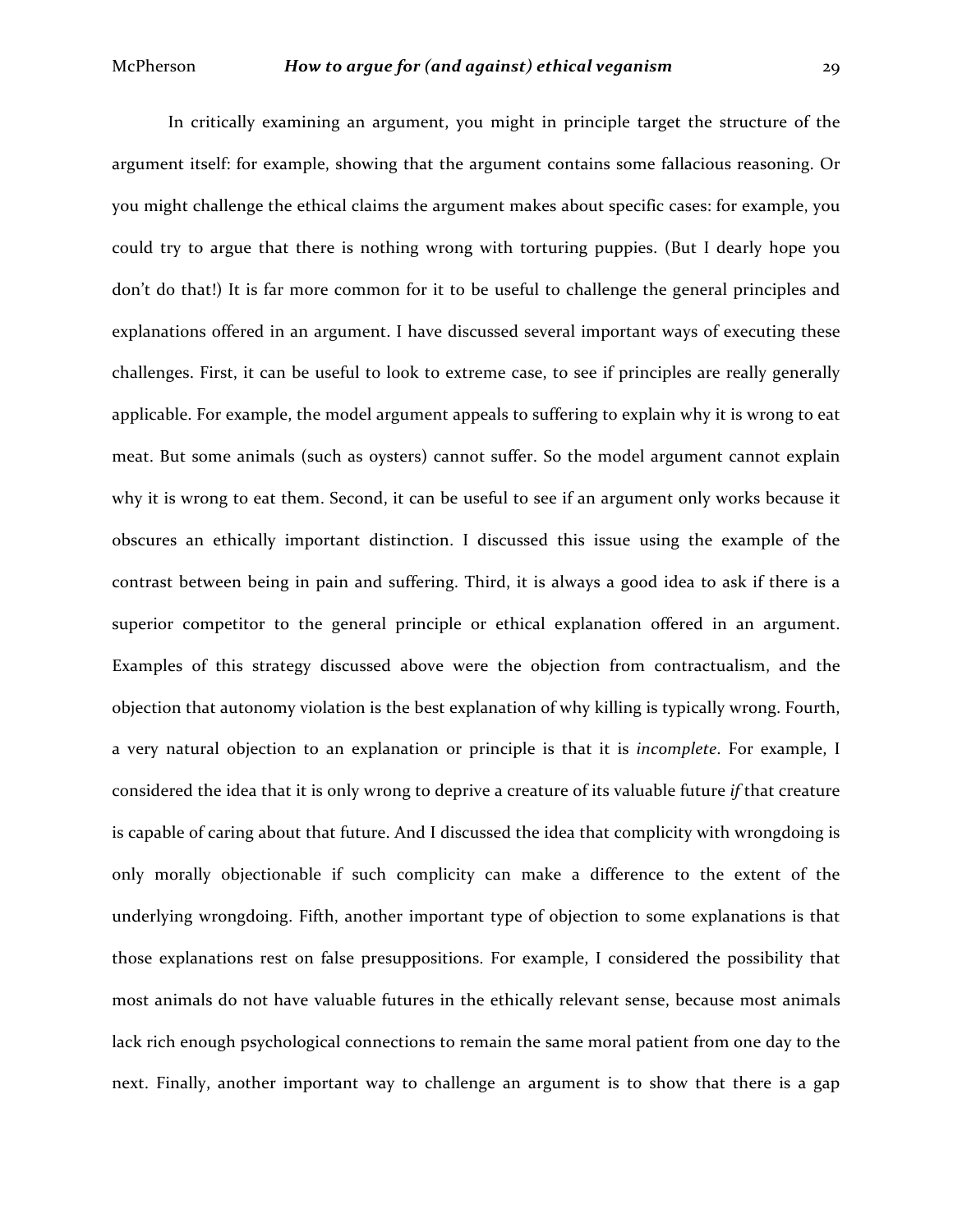between an explanation offered in support of an ethical principle, and the principle itself. For example, the case of eating blamelessly produced roadkill suggests that there is a gap between its being wrong to kill animals, and its being wrong to eat meat, because some meat does not come from animals that were wrongfully killed.

I take these to be some of the most important tools for critically analyzing philosophical arguments. However, there are many more to be discovered. One very good habit to get into when reading philosophical papers is to ask: what kind of argument is this? How is this author objecting to that argument? If you do that consistently, you will soon have a very rich repertoire of tools for evaluating others' arguments, and making your own. One final note about how to use these tools. Probably the most important place to use the tools I have discussed in this paper is in revising your own paper. Once you have a draft of your paper in hand, you should be merciless in carefully reading through it, asking: how compelling is this argument? How could someone reasonably object to it? Are their objections sound? In my view, it is most important to use these tools to examine arguments for the conclusions that you most care about. Only by doing so can you determine whether these conclusions are reasonable, or whether you are guilty of wishful thinking, only accepting them *because* you care about them.<sup>3</sup>

 

 $3$  One final bit of guidance: you should always recognize help you have received in writing a paper! I am indebted to many people for helpful comments and discussion of ideas related to this paper. These include Mark Budolfson, David Plunkett, Tyler Doggett, Andrew Chignell, Sean Walsh, Derek Baker, Tom Dougherty, Gideon Rosen, and Katie Batterman, to audiences at Rhodes College, Bowling Green State University, Charles Sturt University, and Virginia Commonwealth University, and to many of my students for discussion. I am also indebted to Liz Harman, whose talk about ethical vegetarianism first started me thinking systematically about it. Parts of this paper draw significantly on my 2014, and especially my *forthcoming-b.*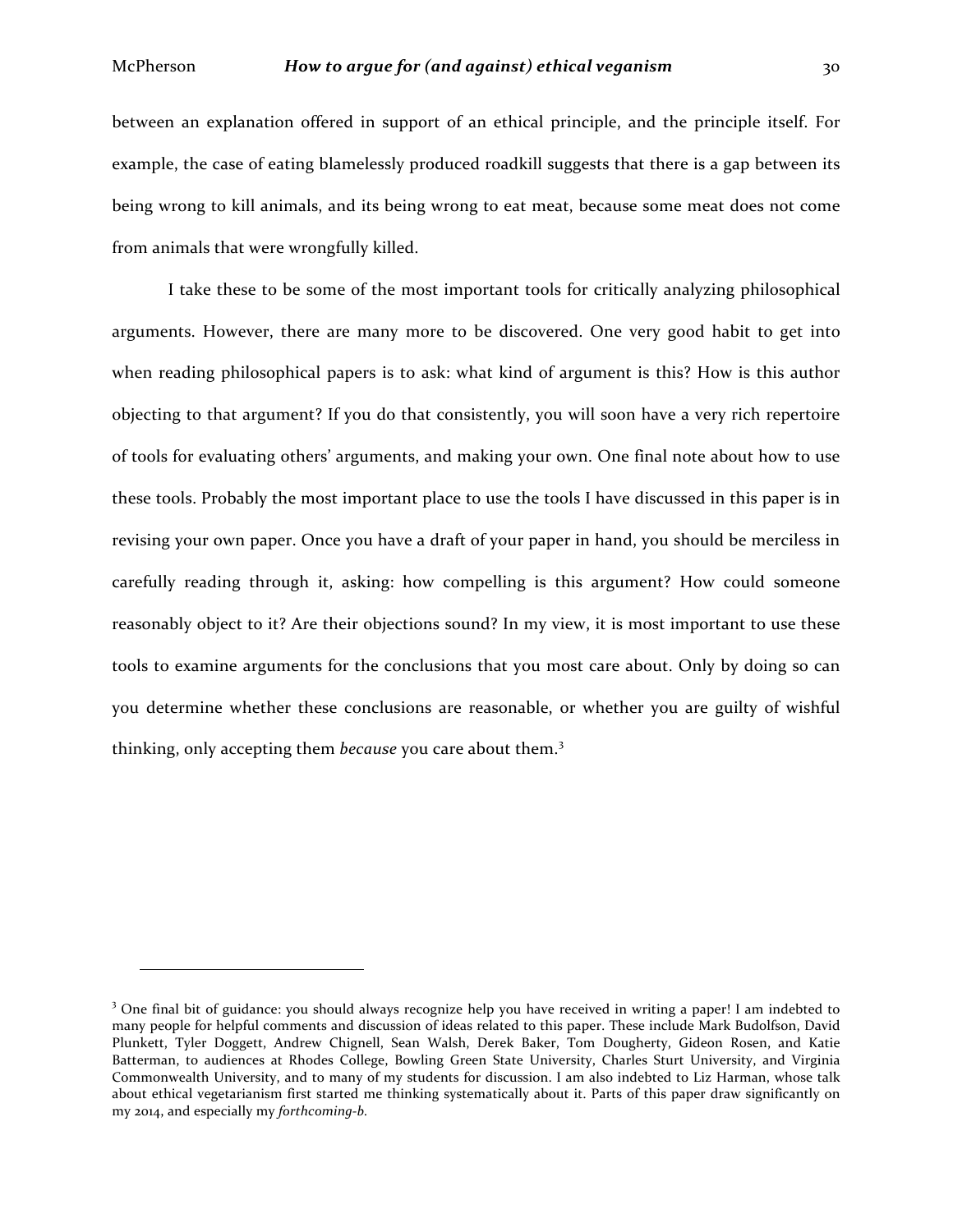## **Works Cited:**

- Akhtar, Sahar. "Animal Pain and Welfare: Can Pain Sometimes Be Worse for Them Than for Us?" *Oxford Handbook of Animal Ethics.*  Eds. Tom Beauchamp and R. G. Frey. Oxford University Press, 2011. 495-518.
- Allen, Colin, and Michael Trestman. "Animal Consciousness." The Stanford Encyclopedia of Philosophy (Summer 2014 Edition). Ed. Edward N. Zalta.

<http://plato.stanford.edu/archives/sum2014/entries/consciousness-animal/>.

- Bruckner, Donald W. "Why Strict Vegetarianism is Immoral" *Stirring the Pot*. Eds. Robert Fischer and Ben Bramble. Oxford University Press, *forthcoming*.
- Budolfson, Mark. "The Inefficacy Objection and the Problem with the Singer/Norcross/Kagan Response" *Ms*. (cited as *ms-a*).

Carruthers, Peter. The Animals Issue. Cambridge: Cambridge UP, 1992.

- Cohen, Carl. "The Case for the Use of Animals in Biomedical Research." The New England Journal *of Medicine* 315, 1986. 865-869.
- Descartes, Rene. *The Philosophical Writings of Descartes Vol. III.* Ed. and Tr. John Cottingham, Robert Stoothoff, Dugald Murdoch, and Anthony Kenny. Cambridge, Cambridge UP, 1991.
- Hájek, Alan. "Heuristics for Philosophical Creativity." *forthcoming* in *The Philosophy of Creativity*. Eds. Elliot Samuel Paul and Scott Barry Kaufman. Oxford: Oxford University Press. *Cited as forthcoming-a.*
- ---. "Philosophical Heuristics and Philosophical Methodology." *forthcoming* in *The Oxford Handbook of Philosophical Methodology*. Eds. Herman Cappelen, Tamar Gendler, and John Hawthorne. Oxford: Oxford University Press. *Cited as forthcoming-b.*

Kagan, Shelly. "Do I Make a Difference?" *Philosophy and Public Affairs* 39.2 (2011). 105-141.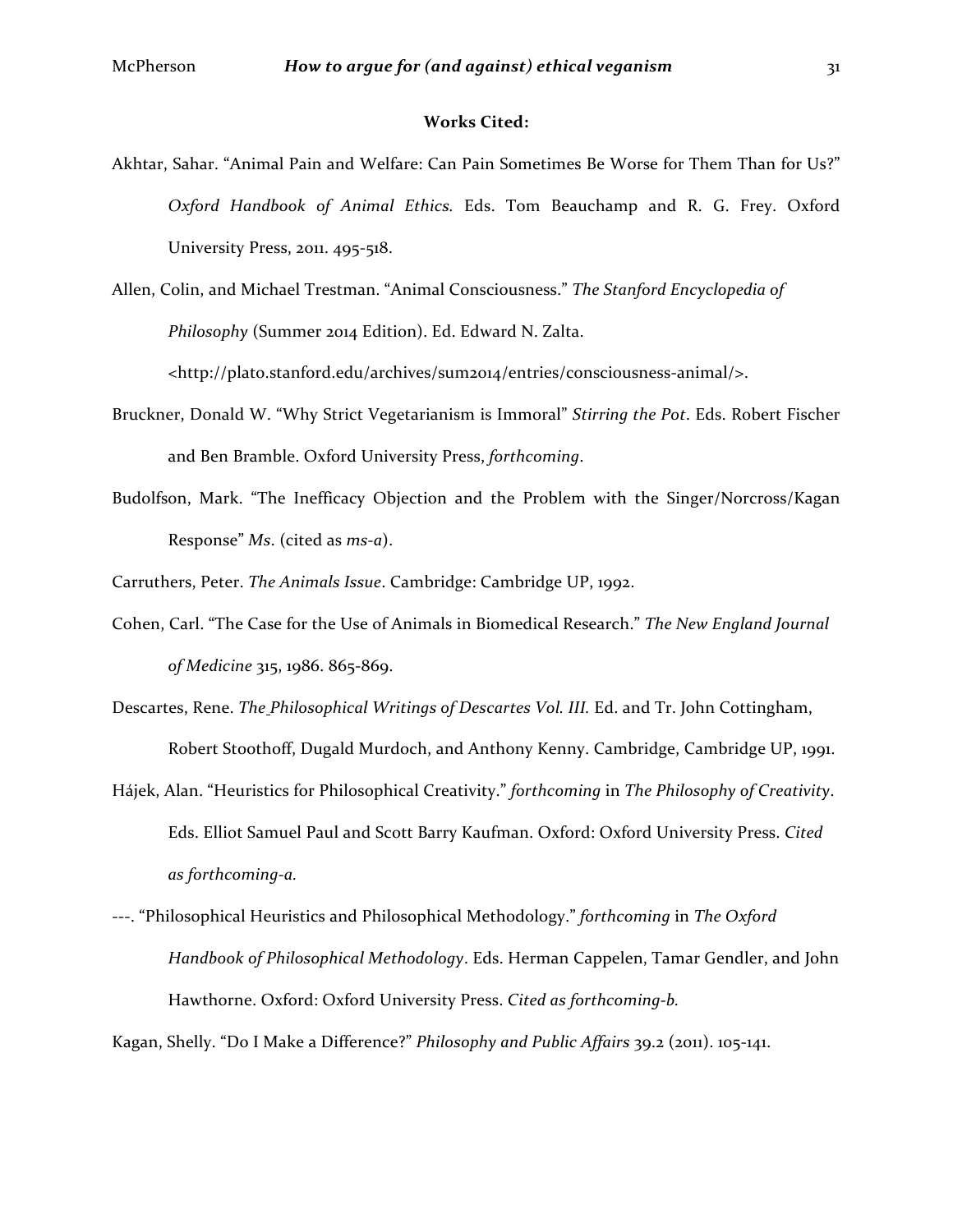- Klosko, George. The Principle of Fairness and Political Obligation (New Edition). Rowman and Littlefield, 2004.
- McPherson, Tristram. "A Case for Ethical Veganism." *Journal of Moral Philosophy* 11(6), 2014. 677-703.
- ---. "A Moorean Defense of the Omnivore?" *Forthcoming* in *The Moral Complexities of Eating Meat*, Eds. Robert Fischer and Ben Bramble. Oxford University Press. Cited as *forthcoming-a.*
- ---. "Why I am a Vegan (and You Should be One Too)." *Forthcoming* in *Philosophy Comes to* Dinner, Eds. Andrew Chignell, Terence Cuneo, and Matthew Halterman. Routledge. Cited as *forthcoming-b*.

Marquis, Don. "Why Abortion is Immoral." *Journal of Philosophy* 86.4, April 1989. 183-202.

Mason, Jim and Peter Singer. *Animal Factories* Revised and Updated Edition. Harmony: 1990.

Norcross, Alasdair. "Puppies, Pigs, and People: Eating Meat and Marginal Cases." *Philosophical Perspectives* 18 (Ethics), 2004. 229-245.

Nussbaum, Martha. Frontiers of Justice. Harvard: Belknap, 2006.

Rachels, Stuart. "Vegetarianism." *Oxford Handbook of Animal Ethics*. Eds. Tom Beauchamp and R.

G. Frey. Oxford: Oxford University Press, 2011. 877-905.

Rowlands, Mark. Animals Like Us. Verso: 2002.

Scanlon, T. M. *What We Owe to Each Other*. Cambridge, MA: Belknap: 1998.

Singer, Peter. *Animal Liberation*. New York: Avon, 1977.

---. "Utilitarianism and Vegetarianism." *Philosophy and Public Affairs*. 9.4 (Summer 1980), 325-337.

Talbert, Matthew. "Contractualism and Our Duties to Nonhuman Animals." *Environmental Ethics* 28 (Summer 2006). 202-215.

Tooley, Michael. "Abortion and Infanticide." *Philosophy and Public Affairs* 2.1 (August 1972). 37-65.